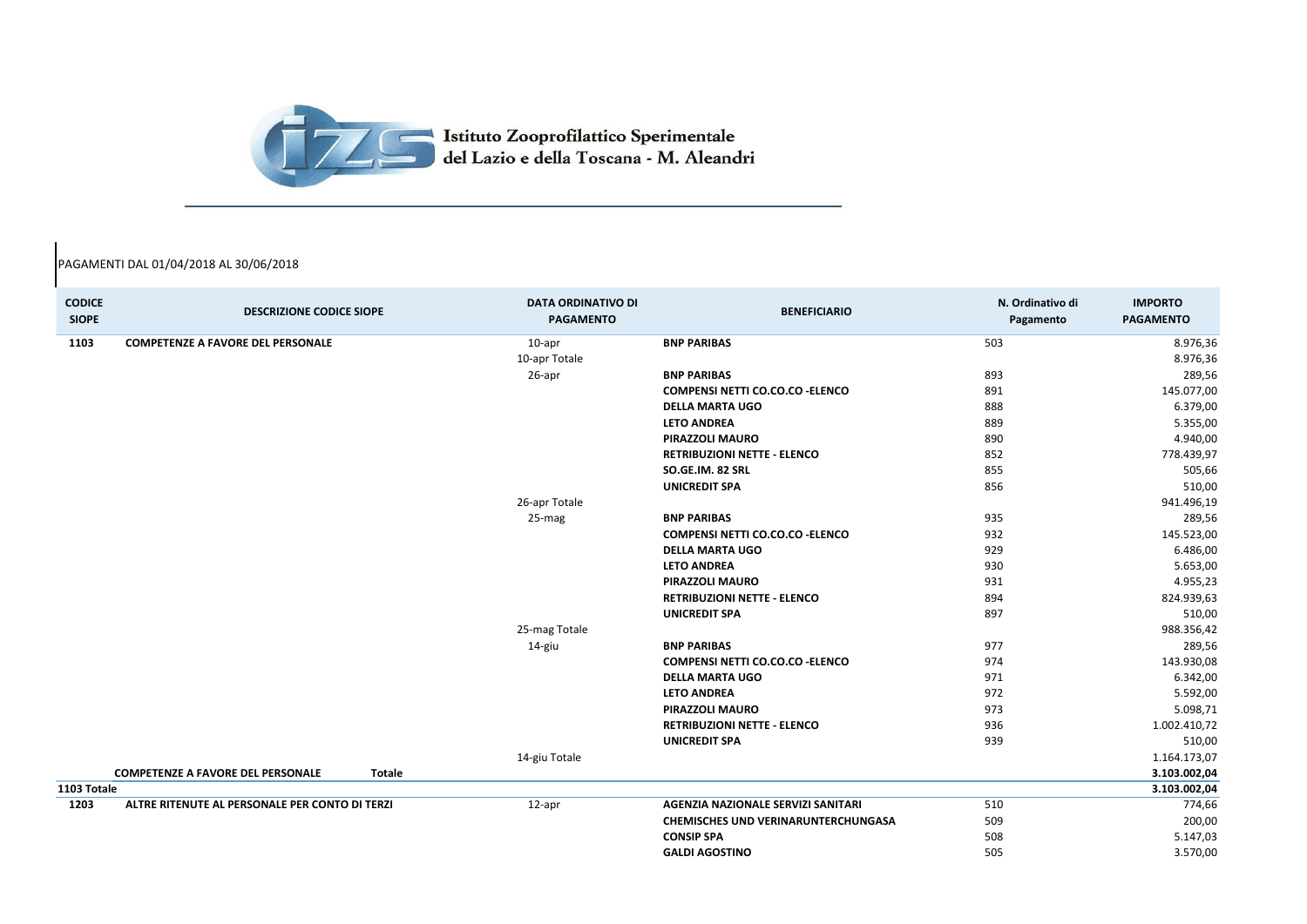| 1203 | ALTRE RITENUTE AL PERSONALE PER CONTO DI TERZI | 12-apr        | <b>Gruppo Italiano Staminali</b>           | 507 | 340,00    |
|------|------------------------------------------------|---------------|--------------------------------------------|-----|-----------|
|      |                                                |               | <b>IFAH EUROPE</b>                         | 504 | 7.000,00  |
|      |                                                |               | <b>MEDIACONSULT SRL</b>                    | 512 | 840,00    |
|      |                                                |               | <b>Medical Service 2000 SL</b>             | 506 | 1.634,00  |
|      |                                                |               | RICONGIUNZIONE L. 29/79 CPDEL              | 787 | 86,61     |
|      |                                                |               | <b>RISCATTI CPDEL</b>                      | 786 | 233,02    |
|      |                                                |               | SYSTEMA CONSULTING SRL                     | 511 | 398,00    |
|      |                                                | 12-apr Totale |                                            |     | 20.223,32 |
|      |                                                | 26-apr        | A.N.TE.L                                   | 864 | 10,00     |
|      |                                                |               | <b>AGOS DUCATO SPA</b>                     | 877 | 230,00    |
|      |                                                |               |                                            | 880 | 386,00    |
|      |                                                |               | <b>ANAAO ASSOMED</b>                       | 861 | 309,00    |
|      |                                                |               |                                            | 872 | 13,00     |
|      |                                                |               | <b>BARCLAYS BANK PLC</b>                   | 885 | 70,00     |
|      |                                                |               | <b>BNL FINCANCE SPA</b>                    | 873 | 115,00    |
|      |                                                |               | <b>BOTTICELLA GIOVANNA</b>                 | 599 | 4.855,06  |
|      |                                                |               | <b>CESSIONE FIGENPA</b>                    | 879 | 230,00    |
|      |                                                |               | <b>CESSIONE LOGOS FINANZIARIA</b>          | 883 | 360,00    |
|      |                                                |               | <b>CGIL</b>                                | 857 | 503,48    |
|      |                                                |               | <b>CISL</b>                                | 858 | 324,07    |
|      |                                                |               | <b>CISL MEDICI E VETERINARI</b>            | 859 | 30,21     |
|      |                                                |               | <b>CMSRL</b>                               | 875 | 298,87    |
|      |                                                |               | <b>COMPASS SRL</b>                         | 869 |           |
|      |                                                |               |                                            | 593 | 380,00    |
|      |                                                |               | <b>CONSORZIO 2 ALTO VALDARNO</b>           |     | 56,96     |
|      |                                                |               | <b>CW RESEARCH LTD</b>                     | 594 | 1.065,00  |
|      |                                                |               | DEA Formazione e Servizi s.n.c.            | 598 | 1.620,00  |
|      |                                                |               | <b>EDITRICE BIBLIOGRAFICA S.p.A.</b>       | 596 | 27,92     |
|      |                                                |               | <b>ENTE NAZIONALE ITALIANO UNIFICAZION</b> | 595 | 224,75    |
|      |                                                |               | <b>EQUITALIA SUD</b>                       | 868 | 277,63    |
|      |                                                |               | F.V.M.- VETERINARI                         | 863 | 974,07    |
|      |                                                |               | FEDIR FEDERAZIONE DIRIGENTI PUBBLIC        | 866 | 179,91    |
|      |                                                |               | <b>FIDES SPA</b>                           | 882 | 1.994,00  |
|      |                                                |               | <b>FINDOMESTIC</b>                         | 870 | 190,00    |
|      |                                                |               | <b>FUTURO SPA</b>                          | 887 | 190,00    |
|      |                                                |               | <b>GRADITO PATRIZIA</b>                    | 854 | 413,17    |
|      |                                                |               | <b>IBL BANCA SPA</b>                       | 884 | 2.425,00  |
|      |                                                |               | INPDAP-PREST. NON CARTOLARIZZ.40002        | 874 | 5.532,83  |
|      |                                                |               | <b>Maggioli Spa</b>                        | 597 | 600,00    |
|      |                                                |               | <b>MASTRONICOLA CECILIA</b>                | 853 | 300,00    |
|      |                                                |               | <b>PITAGORA SPA</b>                        | 886 | 499,00    |
|      |                                                |               | <b>R.D.B.</b>                              | 862 | 70,73     |
|      |                                                |               | <b>SANDER CONSUMER BANK SPA</b>            | 876 | 1.163,00  |
|      |                                                |               | SANTANDER CONSUMER BANK SPA                | 871 | 658,00    |
|      |                                                |               | <b>SIGLA SRL</b>                           | 878 | 214,00    |
|      |                                                |               |                                            | 892 | 166,00    |
|      |                                                |               | <b>TERFINANCE SPA</b>                      | 881 | 602,00    |
|      |                                                |               | UIL FPL                                    | 865 | 30,98     |
|      |                                                |               | UIL FPL SETTORI ENTI LOCALI                | 860 | 1.135,87  |
|      |                                                |               | <b>UNICREDIT SPA</b>                       | 867 | 310,00    |
|      |                                                | 26-apr Totale |                                            |     | 29.035,51 |

| 507 | 340,00    |
|-----|-----------|
| 504 | 7.000,00  |
| 512 | 840,00    |
| 506 | 1.634,00  |
| 787 | 86,61     |
| 786 | 233,02    |
| 511 | 398,00    |
|     | 20.223,32 |
| 864 | 10,00     |
| 877 | 230,00    |
| 880 | 386,00    |
| 861 | 309,00    |
| 872 | 13,00     |
| 885 | 70,00     |
| 873 | 115,00    |
| 599 | 4.855,06  |
| 879 | 230,00    |
| 883 | 360,00    |
| 857 | 503,48    |
| 858 | 324,07    |
| 859 | 30,21     |
| 875 | 298,87    |
| 869 | 380,00    |
| 593 | 56,96     |
| 594 | 1.065,00  |
| 598 | 1.620,00  |
| 596 | 27,92     |
| 595 | 224,75    |
| 868 | 277,63    |
| 863 | 974,07    |
| 866 | 179,91    |
| 882 | 1.994,00  |
| 870 | 190,00    |
| 887 | 190,00    |
| 854 | 413,17    |
| 884 | 2.425,00  |
| 874 | 5.532,83  |
| 597 | 600,00    |
| 853 | 300,00    |
| 886 | 499,00    |
| 862 | 70,73     |
| 876 | 1.163,00  |
| 871 | 658,00    |
| 878 | 214,00    |
| 892 | 166,00    |
| 881 | 602,00    |
| 865 | 30,98     |
| 860 | 1.135,87  |
| 867 | 310,00    |
|     | 29.035,51 |
|     |           |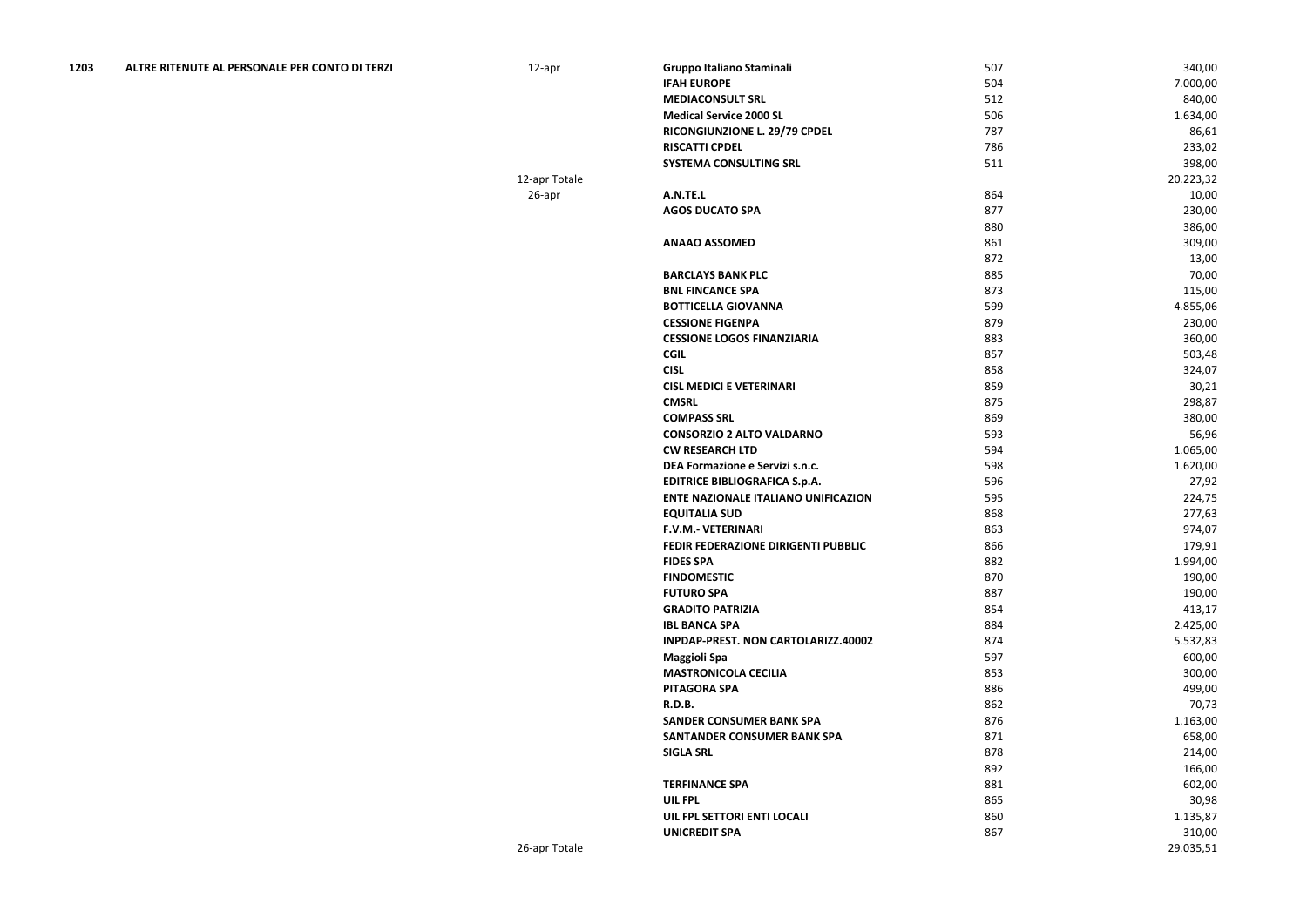| 12-mag       | RICONGIUNZIONE L. 29/79 CPDEL            | 808 | 86,61     |
|--------------|------------------------------------------|-----|-----------|
|              | <b>RISCATTI CPDEL</b>                    | 807 | 233,02    |
| -mag Totale  |                                          |     | 319,63    |
| 17-mag       | <b>IZS DELLE VENEZIE</b>                 | 734 | 19.800,00 |
|              | Università degli Studi di Genova         | 629 | 32.000,00 |
| '-mag Totale |                                          |     | 51.800,00 |
| 21-mag       | <b>BIOMEDICA PRIMATE RESEARCH CENTRE</b> | 646 | 506,00    |
|              | <b>TAYLOR AND FRANCIS</b>                | 645 | 2.150,00  |
| -mag Totale  |                                          |     | 2.656,00  |
| 25-mag       | A.N.TE.L                                 | 905 | 10,00     |
|              | <b>AGOS DUCATO SPA</b>                   | 918 | 230,00    |
|              |                                          | 921 | 386,00    |
|              | <b>ANAAO ASSOMED</b>                     | 902 | 309,00    |
|              |                                          | 913 | 13,00     |
|              | <b>BARCLAYS BANK PLC</b>                 | 926 | 70,00     |
|              | <b>BNL FINCANCE SPA</b>                  | 914 | 115,00    |
|              | <b>CESSIONE FIGENPA</b>                  | 920 | 230,00    |
|              | <b>CESSIONE LOGOS FINANZIARIA</b>        | 924 | 360,00    |
|              | <b>CGIL</b>                              | 898 | 503,48    |
|              | <b>CISL</b>                              | 899 | 324,07    |
|              | <b>CISL MEDICI E VETERINARI</b>          | 900 | 30,21     |
|              | <b>CMSRL</b>                             | 916 | 298,87    |
|              | <b>COMPASS SRL</b>                       | 910 | 380,00    |
|              | <b>EQUITALIA SUD</b>                     | 909 | 277,63    |
|              | <b>F.V.M.- VETERINARI</b>                | 904 | 974,07    |
|              | FEDIR FEDERAZIONE DIRIGENTI PUBBLIC      | 907 | 179,91    |
|              | <b>FIDES SPA</b>                         | 923 | 1.994,00  |
|              | <b>FINDOMESTIC</b>                       | 911 | 190,00    |
|              | <b>FUTURO SPA</b>                        | 928 | 190,00    |
|              | <b>GRADITO PATRIZIA</b>                  | 896 | 413,17    |
|              | <b>IBL BANCA SPA</b>                     | 925 | 2.592,00  |
|              | INPDAP-PREST. NON CARTOLARIZZ.40002      | 915 | 5.619,20  |
|              | <b>MASTRONICOLA CECILIA</b>              | 895 | 300,00    |
|              | <b>PITAGORA SPA</b>                      | 927 | 499,00    |
|              | <b>R.D.B.</b>                            | 903 | 70,73     |
|              | <b>SANDER CONSUMER BANK SPA</b>          | 917 | 1.163,00  |
|              | <b>SANTANDER CONSUMER BANK SPA</b>       | 912 | 658,00    |
|              | <b>SIGLA SRL</b>                         | 919 | 214,00    |
|              |                                          | 933 | 166,00    |
|              | <b>TERFINANCE SPA</b>                    | 922 | 602,00    |
|              | UIL FPL                                  | 906 | 30,98     |
|              | UIL FPL SETTORI ENTI LOCALI              | 901 | 1.134,69  |
|              | <b>UNICREDIT SPA</b>                     | 908 | 310,00    |
|              | <b>ZENITH</b>                            | 934 | 183,00    |
| -mag Totale  |                                          |     | 21.021,01 |
| 31-mag       | <b>AGENZIA DELLE ENTRATE</b>             | 750 | 288,51    |
|              |                                          | 752 | 510,88    |
|              | AMA ROMA S.p.A.                          | 747 | 6.914,74  |
|              | <b>COMUNE DI GROSSETO</b>                | 751 | 167,00    |
|              | <b>COMUNE DI SCANDICCI</b>               | 748 | 5.534,00  |
|              |                                          |     |           |

12-mag Totale<br>17-mag

17-mag Totale<br>21-mag

21-mag Totale<br>25-mag

25-mag Totale

| 808 | 86,61     |
|-----|-----------|
| 807 | 233,02    |
|     | 319,63    |
| 734 | 19.800,00 |
| 629 | 32.000,00 |
|     | 51.800,00 |
| 646 | 506,00    |
| 645 | 2.150,00  |
|     | 2.656,00  |
| 905 | 10,00     |
| 918 | 230,00    |
| 921 | 386,00    |
| 902 | 309,00    |
| 913 | 13,00     |
| 926 | 70,00     |
| 914 | 115,00    |
| 920 | 230,00    |
| 924 | 360,00    |
| 898 | 503,48    |
| 899 | 324,07    |
| 900 | 30,21     |
| 916 | 298,87    |
| 910 | 380,00    |
| 909 | 277,63    |
| 904 | 974,07    |
| 907 | 179,91    |
| 923 | 1.994,00  |
| 911 | 190,00    |
| 928 | 190,00    |
| 896 | 413,17    |
| 925 | 2.592,00  |
| 915 | 5.619,20  |
| 895 | 300,00    |
| 927 | 499,00    |
| 903 | 70,73     |
| 917 | 1.163,00  |
| 912 | 658,00    |
| 919 | 214,00    |
| 933 | 166,00    |
| 922 | 602,00    |
| 906 | 30,98     |
| 901 | 1.134,69  |
| 908 | 310,00    |
| 934 | 183,00    |
|     | 21.021,01 |
| 750 | 288,51    |
| 752 | 510,88    |
| 747 | 6.914,74  |
| 751 | 167,00    |
| 748 | 5.534,00  |
|     |           |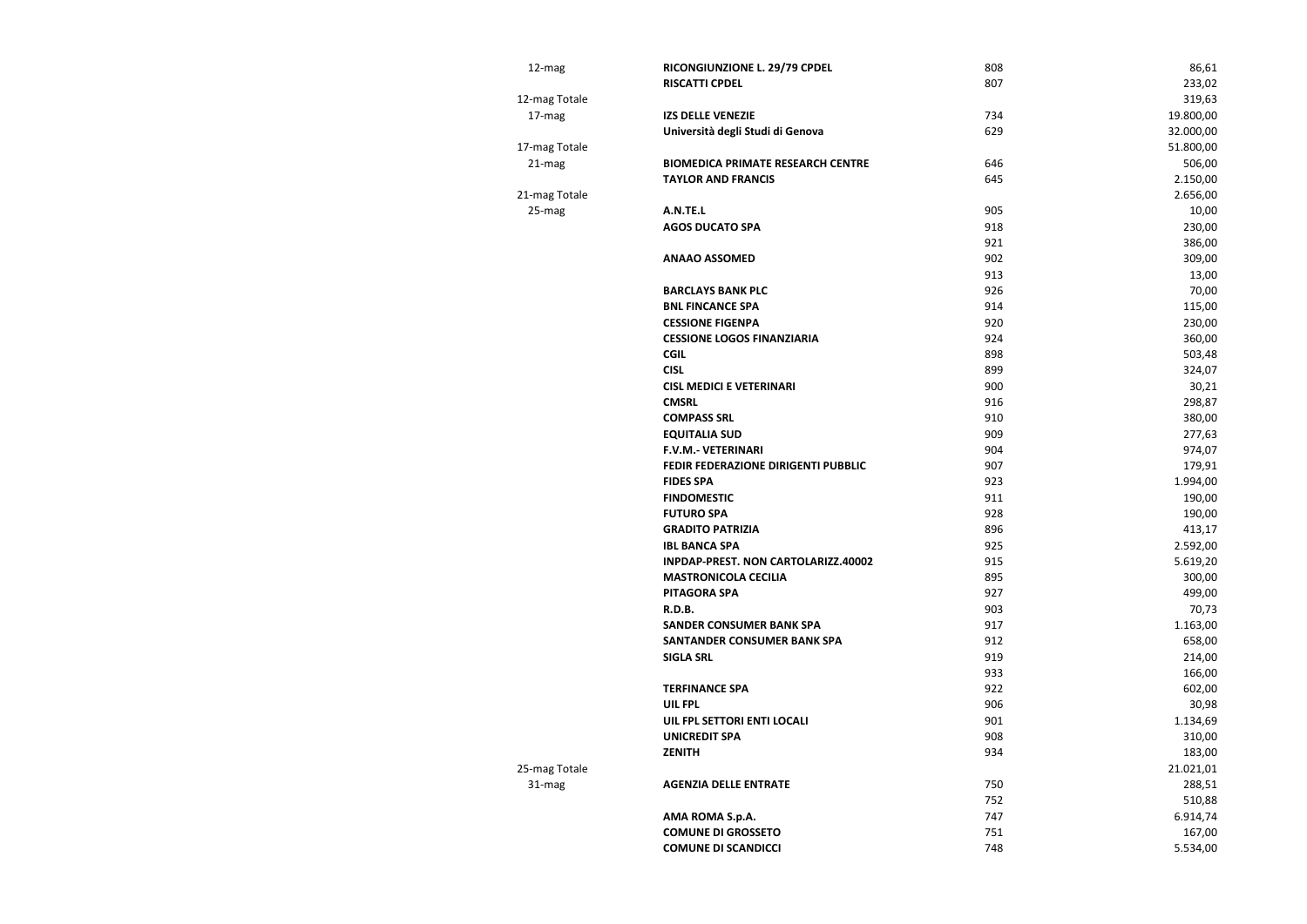| 31-mag        | <b>COMUNE DI SIENA UFFICIO TRIBUTI</b> | 749 | 1.527,00  |
|---------------|----------------------------------------|-----|-----------|
|               | <b>CONSORZIO 4 BASSO VALDARNO</b>      | 746 | 283,90    |
|               | Consorzio di Bonifica 3 MEDIO VALDA    | 745 | 55,25     |
| 31-mag Totale |                                        |     | 15.281,28 |
| 04-giu        | <b>AGENZIA DELLE ENTRATE</b>           | 755 | 16,96     |
|               | <b>COMUNE DI SIENA UFFICIO TRIBUTI</b> | 754 | 4.592,00  |
|               | <b>MEDIACONSULT SRL</b>                | 756 | 840,00    |
| 04-giu Totale |                                        |     | 5.448,96  |
| 09-giu        | <b>AGENZIA DELLE ENTRATE</b>           | 759 | 510,88    |
|               | <b>IZS DELLE VENEZIE</b>               | 777 | 683,42    |
| 09-giu Totale |                                        |     | 1.194,30  |
| 12-giu        | RICONGIUNZIONE L. 29/79 CPDEL          | 829 | 86,61     |
|               | <b>RISCATTI CPDEL</b>                  | 828 | 233,02    |
|               | <b>RISCATTI CPS</b>                    | 844 | 88,56     |
| 12-giu Totale |                                        |     | 408,19    |
| 14-giu        | A.N.TE.L                               | 947 | 10,00     |
|               | <b>AGOS DUCATO SPA</b>                 | 960 | 230,00    |
|               |                                        | 963 | 386,00    |
|               | <b>ANAAO ASSOMED</b>                   | 944 | 309,00    |
|               |                                        | 955 | 13,00     |
|               | <b>BARCLAYS BANK PLC</b>               | 968 | 70,00     |
|               | <b>BNL FINCANCE SPA</b>                | 956 | 115,00    |
|               | <b>CESSIONE FIGENPA</b>                | 962 | 230,00    |
|               | <b>CESSIONE LOGOS FINANZIARIA</b>      | 966 | 360,00    |
|               | <b>CGIL</b>                            | 940 | 513,48    |
|               | <b>CISL</b>                            | 941 | 334,99    |
|               | <b>CISL MEDICI E VETERINARI</b>        | 942 | 30,21     |
|               | <b>CMSRL</b>                           | 958 | 315,79    |
|               | <b>COMPASS SRL</b>                     | 952 | 380,00    |
|               | <b>EQUITALIA SUD</b>                   | 951 | 277,63    |
|               | <b>F.V.M.- VETERINARI</b>              | 946 | 949,44    |
|               | FEDIR FEDERAZIONE DIRIGENTI PUBBLIC    | 949 | 179,91    |
|               | <b>FIDES SPA</b>                       | 965 | 1.994,00  |
|               | <b>FINDOMESTIC</b>                     | 953 | 190,00    |
|               | <b>FUTURO SPA</b>                      | 970 | 190,00    |
|               | <b>GRADITO PATRIZIA</b>                | 938 | 413,17    |
|               | <b>IBL BANCA SPA</b>                   | 967 | 2.860,00  |
|               | INPDAP-PREST. NON CARTOLARIZZ.40002    | 957 | 5.646,13  |
|               | <b>MASTRONICOLA CECILIA</b>            | 937 | 300,00    |
|               | <b>PITAGORA SPA</b>                    | 969 | 499,00    |
|               | <b>R.D.B.</b>                          | 945 | 73,36     |
|               | <b>SANDER CONSUMER BANK SPA</b>        | 959 | 678,00    |
|               | <b>SANTANDER CONSUMER BANK SPA</b>     | 954 | 658,00    |
|               | <b>SIGLA SRL</b>                       | 961 | 214,00    |
|               |                                        | 975 | 166,00    |
|               | <b>TERFINANCE SPA</b>                  | 964 | 602,00    |
|               | <b>UIL FPL</b>                         | 948 | 30,98     |
|               | UIL FPL SETTORI ENTI LOCALI            | 943 | 1.230,20  |
|               | <b>UNICREDIT SPA</b>                   | 950 | 310,00    |
|               | <b>ZENITH</b>                          | 976 | 183,00    |
|               |                                        |     |           |

| 749 | 1.527,00  |
|-----|-----------|
| 746 | 283,90    |
| 745 | 55,25     |
|     | 15.281,28 |
| 755 | 16,96     |
| 754 | 4.592,00  |
| 756 | 840,00    |
|     | 5.448,96  |
| 759 | 510,88    |
| 777 | 683,42    |
|     | 1.194,30  |
| 829 | 86,61     |
| 828 | 233,02    |
| 844 | 88,56     |
|     | 408,19    |
| 947 | 10,00     |
| 960 | 230,00    |
| 963 | 386,00    |
| 944 | 309,00    |
| 955 | 13,00     |
| 968 | 70,00     |
| 956 | 115,00    |
| 962 | 230,00    |
| 966 | 360,00    |
| 940 | 513,48    |
| 941 | 334,99    |
| 942 | 30,21     |
| 958 | 315,79    |
| 952 | 380,00    |
| 951 | 277,63    |
| 946 | 949,44    |
| 949 | 179,91    |
| 965 | 1.994,00  |
| 953 | 190,00    |
| 970 | 190,00    |
| 938 | 413,17    |
| 967 | 2.860,00  |
| 957 | 5.646,13  |
| 937 | 300,00    |
| 969 | 499,00    |
| 945 | 73,36     |
| 959 | 678,00    |
| 954 | 658,00    |
| 961 | 214,00    |
| 975 | 166,00    |
| 964 | 602,00    |
| 948 | 30,98     |
| 943 | 1.230,20  |
|     |           |
| 950 | 310,00    |
| 976 | 183,00    |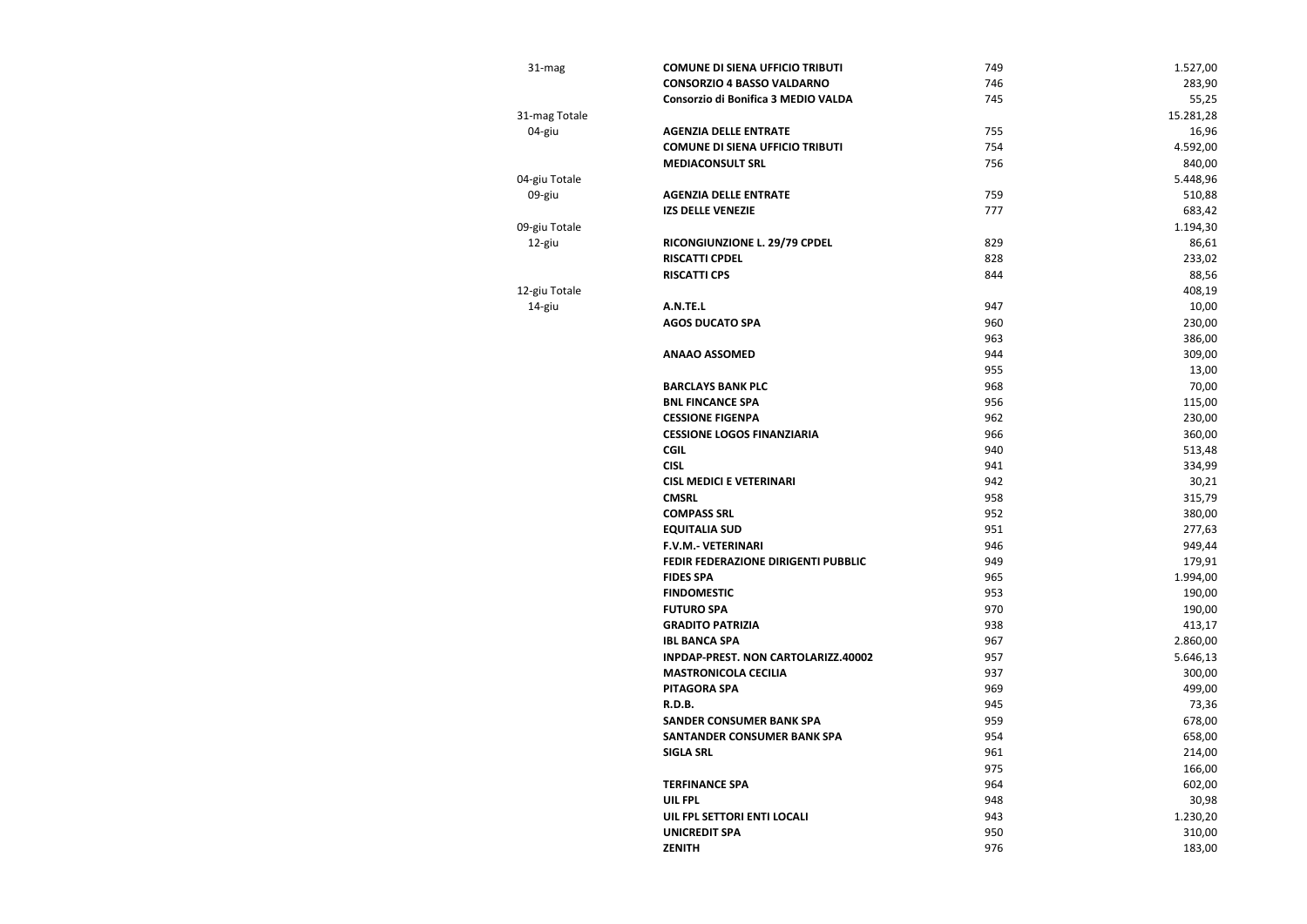|             |                                                       | 14-giu Totale |                                           |      | 20.942,29  |
|-------------|-------------------------------------------------------|---------------|-------------------------------------------|------|------------|
|             |                                                       | 19-giu        | <b>AGENZIA NAZIONALE SERVIZI SANITARI</b> | 1006 | 3.115,92   |
|             |                                                       |               | <b>ANIMAL HEALTH EUROPE</b>               | 1000 | 7.000,00   |
|             |                                                       |               | <b>ASL CUNEO</b>                          | 994  | 826,93     |
|             |                                                       |               | <b>BARATTA FRANCESCA ROMANA</b>           | 1008 | 3.570,00   |
|             |                                                       |               | <b>CEIDA</b>                              | 1009 | 1.170,00   |
|             |                                                       |               | <b>COMUNE DI SIENA UFFICIO TRIBUTI</b>    | 1001 | 1.477,00   |
|             |                                                       |               | <b>CONSIGLIO NAZIONALE DELLE RICERCHE</b> | 993  | 2.400,00   |
|             |                                                       |               | DEA Formazione e Servizi s.n.c.           | 1007 | 20,00      |
|             |                                                       |               | <b>GALDI AGOSTINO</b>                     | 1002 | 1.260,00   |
|             |                                                       |               | Ist.Naz.malattie infet.SPALLANZANI        | 992  | 16.450,08  |
|             |                                                       |               | <b>ISTITUTO SUPERIORE DI SANITA'</b>      | 990  | 31.139,96  |
|             |                                                       |               | IZS DEL PIEMONTE E DELLA LIGURIA          | 988  | 19.387,50  |
|             |                                                       |               | IZS DELLA LOMBARDIA E DELL'EMILIA         | 989  | 16.279,50  |
|             |                                                       |               | <b>IZS DELLA SARDEGNA</b>                 | 995  | 14.360,49  |
|             |                                                       |               | IZS DELL'UMBRIA E DELLE MARCHE            | 991  | 16.279,50  |
|             |                                                       |               | <b>MONTEMURRO PASQUALE</b>                | 1005 | 866,40     |
|             |                                                       |               | R.I.C. Realizzazioni Integrali            | 1004 | 2.557,80   |
|             |                                                       |               | <b>SANITA' FUTURA FORMAZIONE SRL</b>      | 1003 | 1.830,00   |
|             |                                                       |               | UNIV. STUDI DI NAPOLI "FEDERICO II"       | 997  | 8.000,00   |
|             |                                                       |               | UNIVERSITA' DEGLI STUDI DI FIRENZE        | 996  | 7.840,00   |
|             |                                                       |               | Università degli Studi di Genova          | 986  | 3.840,00   |
|             |                                                       |               | UNIVERSITA' DEGLI STUDI DI PISA           | 998  | 26.816,00  |
|             |                                                       |               | <b>UNIVERSITA' DI TORINO</b>              | 999  | 11.440,00  |
|             |                                                       |               | <b>VETERINARIA ROMA SUD SRL</b>           | 987  | 1.600,00   |
|             |                                                       | 19-giu Totale |                                           |      | 199.527,08 |
|             | ALTRE RITENUTE AL PERSONALE PER CONTO DI TERZI Totale |               |                                           |      | 367.857,57 |
| 1203 Totale |                                                       |               |                                           |      | 367.857,57 |
| 1205        | RIT. ERARIALI A CARICO PERS. T.IND.                   | 12-apr        | <b>ADDIZIONALE COMUNALE</b>               | 800  | 13.484,90  |
|             |                                                       |               | <b>ADDIZIONALE REGIONALE</b>              | 799  | 33.690,64  |
|             |                                                       |               | IRPEF COD. 1001                           | 797  | 241.367,02 |
|             |                                                       |               | IRPEF COD. 1004                           | 798  | 55.433,78  |
|             |                                                       | 12-apr Totale |                                           |      | 343.976,34 |
|             |                                                       | 12-mag        | <b>ADDIZIONALE COMUNALE</b>               | 821  | 12.781,51  |
|             |                                                       |               | <b>ADDIZIONALE REGIONALE</b>              | 820  | 30.921,79  |
|             |                                                       |               | IRPEF COD. 1001                           | 818  | 235.264,16 |
|             |                                                       |               | IRPEF COD. 1004                           | 819  | 33.760,02  |
|             |                                                       | 12-mag Totale |                                           |      | 312.727,48 |
|             |                                                       | 12-giu        | <b>ADDIZIONALE COMUNALE</b>               | 842  | 13.077,29  |
|             |                                                       |               | <b>ADDIZIONALE REGIONALE</b>              | 841  | 32.700,19  |
|             |                                                       |               | IRPEF COD. 1001                           | 839  | 260.030,93 |
|             |                                                       |               | IRPEF COD. 1004                           | 840  | 33.576,97  |
|             |                                                       | 12-giu Totale |                                           |      | 339.385,38 |
|             | RIT. ERARIALI A CARICO PERS. T.IND.<br><b>Totale</b>  |               |                                           |      | 996.089,20 |
| 1205 Totale |                                                       |               |                                           |      | 996.089,20 |
| 1303        | <b>CONTRIBUTI AGGIUNTIVI</b>                          | 12-apr        | <b>INPDAP EX CPDEL</b>                    | 790  | 241.167,64 |
|             |                                                       |               |                                           | 804  | 3.089,74   |
|             |                                                       | 12-apr Totale |                                           |      | 244.257,38 |
|             |                                                       | 12-mag        | <b>INPDAP EX CPDEL</b>                    | 811  | 237.296,29 |
|             |                                                       |               |                                           | 825  | 3.089,74   |
|             |                                                       |               |                                           |      |            |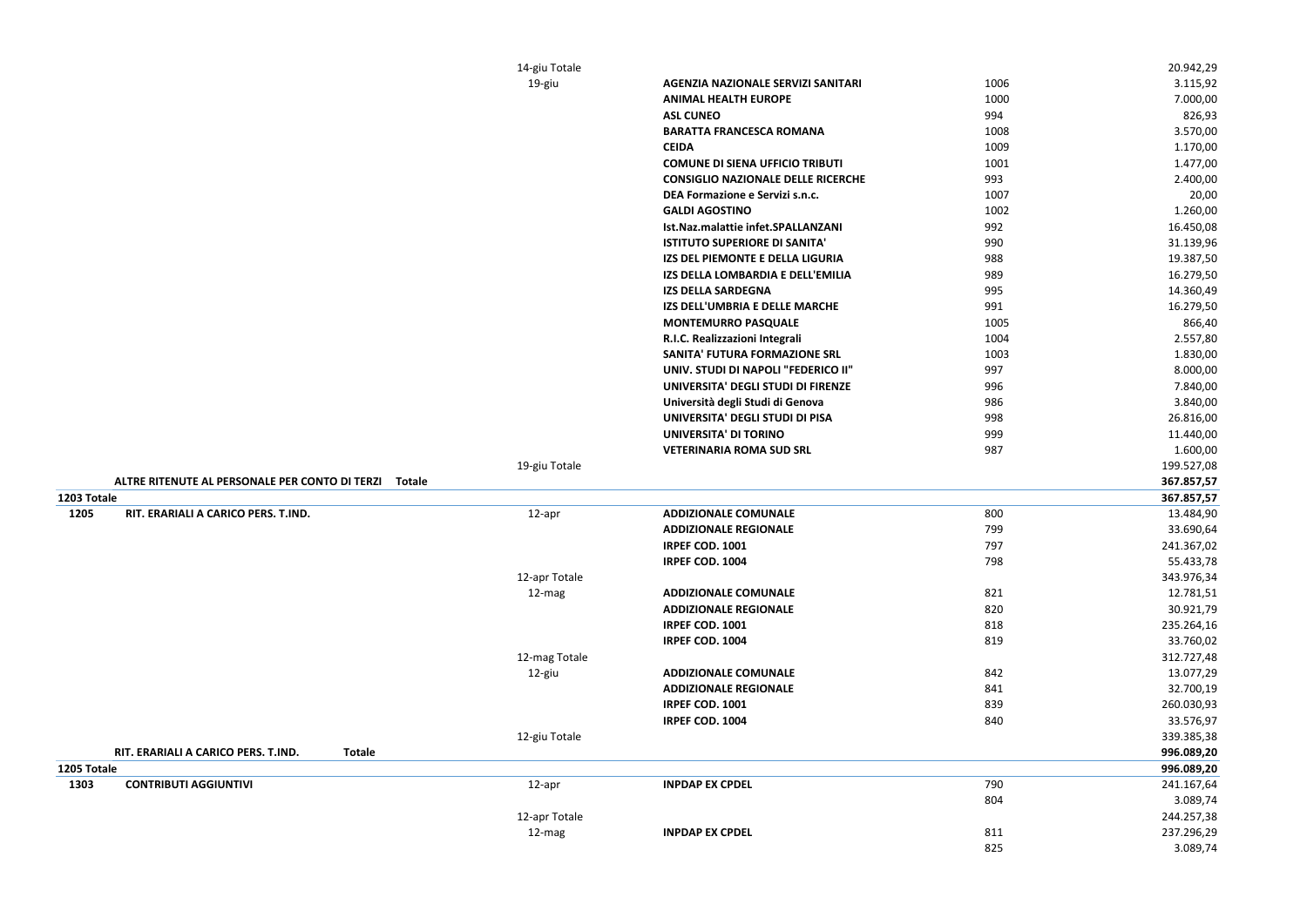| 1303        | <b>CONTRIBUTI AGGIUNTIVI</b>                    |               | 12-mag Totale |                                   |     | 240.386,03 |
|-------------|-------------------------------------------------|---------------|---------------|-----------------------------------|-----|------------|
|             |                                                 |               | 12-giu        | <b>INPDAP EX CPDEL</b>            | 832 | 261.747,75 |
|             |                                                 |               |               |                                   | 846 | 8,98       |
|             |                                                 |               |               |                                   | 849 | 3.089,74   |
|             |                                                 |               | 12-giu Totale |                                   |     | 264.846,47 |
|             | <b>CONTRIBUTI AGGIUNTIVI</b>                    | <b>Totale</b> |               |                                   |     | 749.489,88 |
| 1303 Totale |                                                 |               |               |                                   |     | 749.489,88 |
| 1304        | CONTRIB. OBBLIG. PERS. T.IND.                   |               | 12-apr        | <b>ENPDEP</b>                     | 794 | 1.424,22   |
|             |                                                 |               |               |                                   | 806 | 11,15      |
|             |                                                 |               |               | <b>F.DO CREDITO CPDEL</b>         | 788 | 2.585,58   |
|             |                                                 |               |               |                                   | 803 | 32,53      |
|             |                                                 |               |               | <b>FONDO CREDITO CPS</b>          | 789 | 1.567,75   |
|             |                                                 |               |               | <b>INPDAP EX CPS</b>              | 792 | 147.953,66 |
|             |                                                 |               |               | <b>INPDAP EX INADEL</b>           | 793 | 53.398,54  |
|             |                                                 |               |               |                                   | 805 | 453,65     |
|             |                                                 |               |               | <b>INPS</b>                       | 791 | 430,58     |
|             |                                                 |               |               | <b>INPS - TASSAZIONE SEPARATA</b> | 796 | 52.280,31  |
|             |                                                 |               | 12-apr Totale |                                   |     | 260.137,97 |
|             |                                                 |               | 12-mag        | <b>ENPDEP</b>                     | 815 | 1.384,08   |
|             |                                                 |               |               | <b>F.DO CREDITO CPDEL</b>         | 809 | 2.545,07   |
|             |                                                 |               |               |                                   | 824 | 32,53      |
|             |                                                 |               |               | <b>FONDO CREDITO CPS</b>          | 810 | 1.491,22   |
|             |                                                 |               |               | <b>INPDAP EX CPS</b>              | 813 | 140.853,54 |
|             |                                                 |               |               | <b>INPDAP EX INADEL</b>           | 814 | 52.927,42  |
|             |                                                 |               |               |                                   | 826 | 453,65     |
|             |                                                 |               |               | <b>INPS</b>                       | 812 | 430,58     |
|             |                                                 |               |               | <b>INPS - TASSAZIONE SEPARATA</b> | 817 | 43.989,22  |
|             |                                                 |               | 12-mag Totale |                                   |     | 244.107,31 |
|             |                                                 |               | 12-giu        | <b>ENPDEP</b>                     | 836 | 1.484,80   |
|             |                                                 |               |               |                                   | 847 | 0,03       |
|             |                                                 |               |               |                                   | 851 | 11,15      |
|             |                                                 |               |               | <b>F.DO CREDITO CPDEL</b>         | 830 | 2.807,56   |
|             |                                                 |               |               |                                   | 845 | 0,10       |
|             |                                                 |               |               |                                   | 848 | 32,53      |
|             |                                                 |               |               | <b>FONDO CREDITO CPS</b>          | 831 | 1.522,31   |
|             |                                                 |               |               | <b>INPDAP EX CPS</b>              | 834 | 143.779,13 |
|             |                                                 |               |               | <b>INPDAP EX INADEL</b>           | 835 | 52.821,88  |
|             |                                                 |               |               |                                   | 850 | 453,65     |
|             |                                                 |               |               | <b>INPS</b>                       | 833 | 439,19     |
|             |                                                 |               |               | <b>INPS - TASSAZIONE SEPARATA</b> | 838 | 43.673,95  |
|             |                                                 |               | 12-giu Totale |                                   |     | 247.026,28 |
|             | CONTRIB. OBBLIG. PERS. T.IND.                   | <b>Totale</b> |               |                                   |     | 751.271,56 |
| 1304 Totale |                                                 |               |               |                                   |     | 751.271,56 |
| 1501        | TRATTAMENTO DI MISSIONE E RIMBORSI SPESE VIAGGI |               | 14-mag        | <b>DE SANTIS PAOLA</b>            | 619 | 498,00     |
|             |                                                 |               |               | <b>DI GIUSTINO PAOLO</b>          | 625 | 1.235,56   |
|             |                                                 |               |               | <b>GALLO VALENTINA</b>            | 623 | 525,80     |
|             |                                                 |               |               | <b>GIANNETTI LUIGI</b>            | 626 | 525,80     |
|             |                                                 |               |               | <b>LOVARI SARAH</b>               | 621 | 499,12     |
|             |                                                 |               |               | <b>LUCCHETTI DARIO</b>            | 624 | 1.235,56   |
|             |                                                 |               |               | <b>MARINI FRANCESCA</b>           | 622 | 525,80     |
|             |                                                 |               |               |                                   |     |            |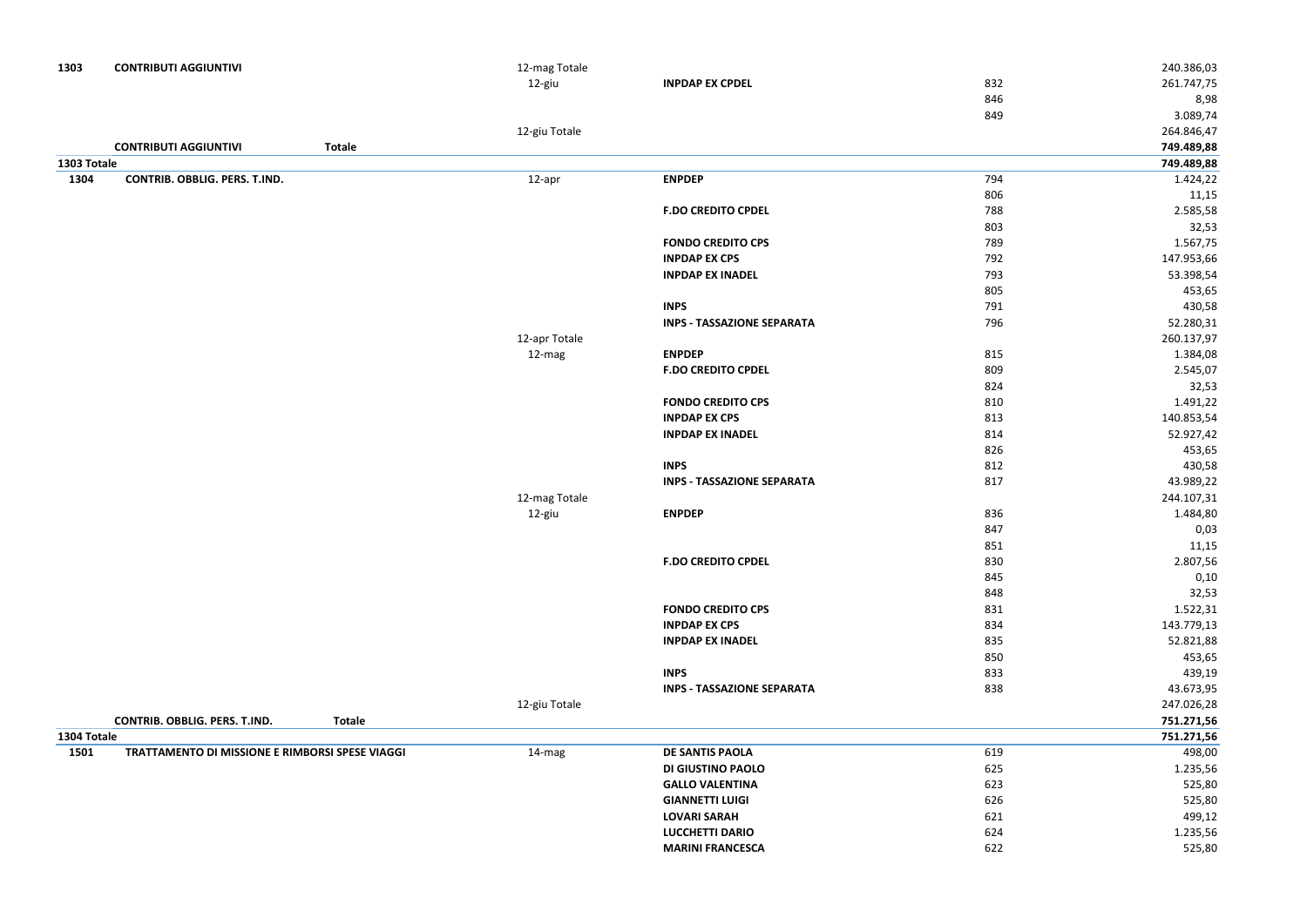| 1501        | <b>TRATTAMENTO DI MISSIONE E RIMBORSI SPESE VIAGGI</b>           | 14-mag        | <b>RUSSO KATIA</b>                       | 627  | 1.235,56  |
|-------------|------------------------------------------------------------------|---------------|------------------------------------------|------|-----------|
|             |                                                                  |               | <b>VARCASIA BIANCA MARIA</b>             | 620  | 498,00    |
|             |                                                                  | 14-mag Totale |                                          |      | 6.779,20  |
|             |                                                                  | 19-giu        | <b>AMITI SONIA</b>                       | 985  | 152,50    |
|             |                                                                  |               | <b>BONANNI ROSSANA CLAUDA</b>            | 980  | 1.100,00  |
|             |                                                                  |               | <b>COLANGELO DANIELE</b>                 | 981  | 1.100,00  |
|             |                                                                  |               | DI GIAMBERARDINO FABIOLA                 | 983  | 152,50    |
|             |                                                                  |               | <b>LONGO FRANCESCA</b>                   | 982  | 1.100,00  |
|             |                                                                  |               | <b>MIGLIORE GIUSEPPINA</b>               | 984  | 152,50    |
|             |                                                                  | 19-giu Totale |                                          |      | 3.757,50  |
|             | TRATTAMENTO DI MISSIONE E RIMBORSI SPESE VIAGGI<br>Totale        |               |                                          |      | 10.536,70 |
| 1501 Totale |                                                                  |               |                                          |      | 10.536,70 |
| 1599        | <b>ALTRI ONERI PER IL PERSONALE</b>                              | 24-mag        | <b>IGEAMED SRL</b>                       | 660  | 3.463,89  |
|             |                                                                  | 24-mag Totale |                                          |      | 3.463,89  |
|             | ALTRI ONERI PER IL PERSONALE<br><b>Totale</b>                    |               |                                          |      | 3.463,89  |
| 1599 Totale |                                                                  |               |                                          |      | 3.463,89  |
| 2110        | <b>MATERIALI E PRODOTTI PER USO VETERINARIO</b>                  | 26-apr        | <b>CHARLES RIVER LABORATORIES S.P.A.</b> | 546  | 1.787,00  |
|             |                                                                  | 26-apr Totale |                                          |      | 1.787,00  |
|             |                                                                  | 11-mag        | <b>CHARLES RIVER LABORATORIES S.P.A.</b> | 616  | 198,70    |
|             |                                                                  | 11-mag Totale |                                          |      | 198,70    |
|             |                                                                  | 24-mag        | <b>CHARLES RIVER LABORATORIES S.P.A.</b> | 679  | 1.360,30  |
|             |                                                                  | 24-mag Totale |                                          |      | 1.360,30  |
|             |                                                                  | 22-giu        | <b>CHARLES RIVER LABORATORIES S.P.A.</b> | 1047 | 1.081,80  |
|             |                                                                  | 22-giu Totale |                                          |      | 1.081,80  |
|             | <b>MATERIALI E PRODOTTI PER USO VETERINARIO</b><br><b>Totale</b> |               |                                          |      | 4.427,80  |
| 2110 Totale |                                                                  |               |                                          |      | 4.427,80  |
| 2113        | <b>PRODOTTI CHIMICI</b>                                          | 26-apr        | <b>ALCYON ITALIA S.P.A</b>               | 533  | 505,88    |
|             |                                                                  |               | Allevamento Blood di Ricci Chiara        | 521  | 570,00    |
|             |                                                                  |               | <b>ASSOCIAZIONE ITALIANA ALLEVATORI</b>  | 561  | 2.630,00  |
|             |                                                                  |               | <b>ASTORI TECNICA S.N.C.</b>             | 534  | 278,00    |
|             |                                                                  |               | <b>BECKMAN COULTER S.R.L.</b>            | 545  | 2.185,86  |
|             |                                                                  |               | Belcogamma srl                           | 530  | 1.271,57  |
|             |                                                                  |               | <b>BIOCLASS S.r.l.</b>                   | 575  | 1.490,00  |
|             |                                                                  |               | <b>BioControl Systems Inc.</b>           | 586  | 440,00    |
|             |                                                                  |               | <b>BIOLIFE ITALIANA S.R.L.</b>           | 544  | 4.220,95  |
|             |                                                                  |               | <b>BIOMERIEUX ITALIA S.P.A.</b>          | 547  | 10.516,73 |
|             |                                                                  |               | <b>BIO-RAD LABORATORIES S.R.L.</b>       | 563  | 1.087,38  |
|             |                                                                  |               | <b>BIOSENSE SRL</b>                      | 590  | 3.900,00  |
|             |                                                                  |               | <b>BIOSTERIL ITALIA SRL</b>              | 513  | 312,00    |
|             |                                                                  |               | <b>BUCHI ITALIA S.R.L.</b>               | 553  | 1.610,00  |
|             |                                                                  |               | <b>CARLO ERBA REAGENTS SRL</b>           | 582  | 873,12    |
|             |                                                                  |               | <b>CHEMIC ALS srl</b>                    | 537  | 340,00    |
|             |                                                                  |               | DASIT S.P.A.                             | 550  | 510,00    |
|             |                                                                  |               | <b>DBA ITALIA S.R.L.</b>                 | 556  | 3.175,00  |
|             |                                                                  |               | <b>EPPENDORF S.R.L.</b>                  | 562  | 1.074,30  |
|             |                                                                  |               | <b>EuroClone SpA (Ex CELBIO)</b>         | 571  | 3.678,05  |
|             |                                                                  |               | <b>Eurofins Genomics srl</b>             | 514  | 612,50    |
|             |                                                                  |               | <b>EUROKIT S.R.L.</b>                    | 554  | 448,00    |
|             |                                                                  |               | <b>EXACTA + OPTECH SPA</b>               | 540  | 721,21    |
|             |                                                                  |               | <b>FOSS ITALIA srl</b>                   | 542  | 11.076,09 |
|             |                                                                  |               |                                          |      |           |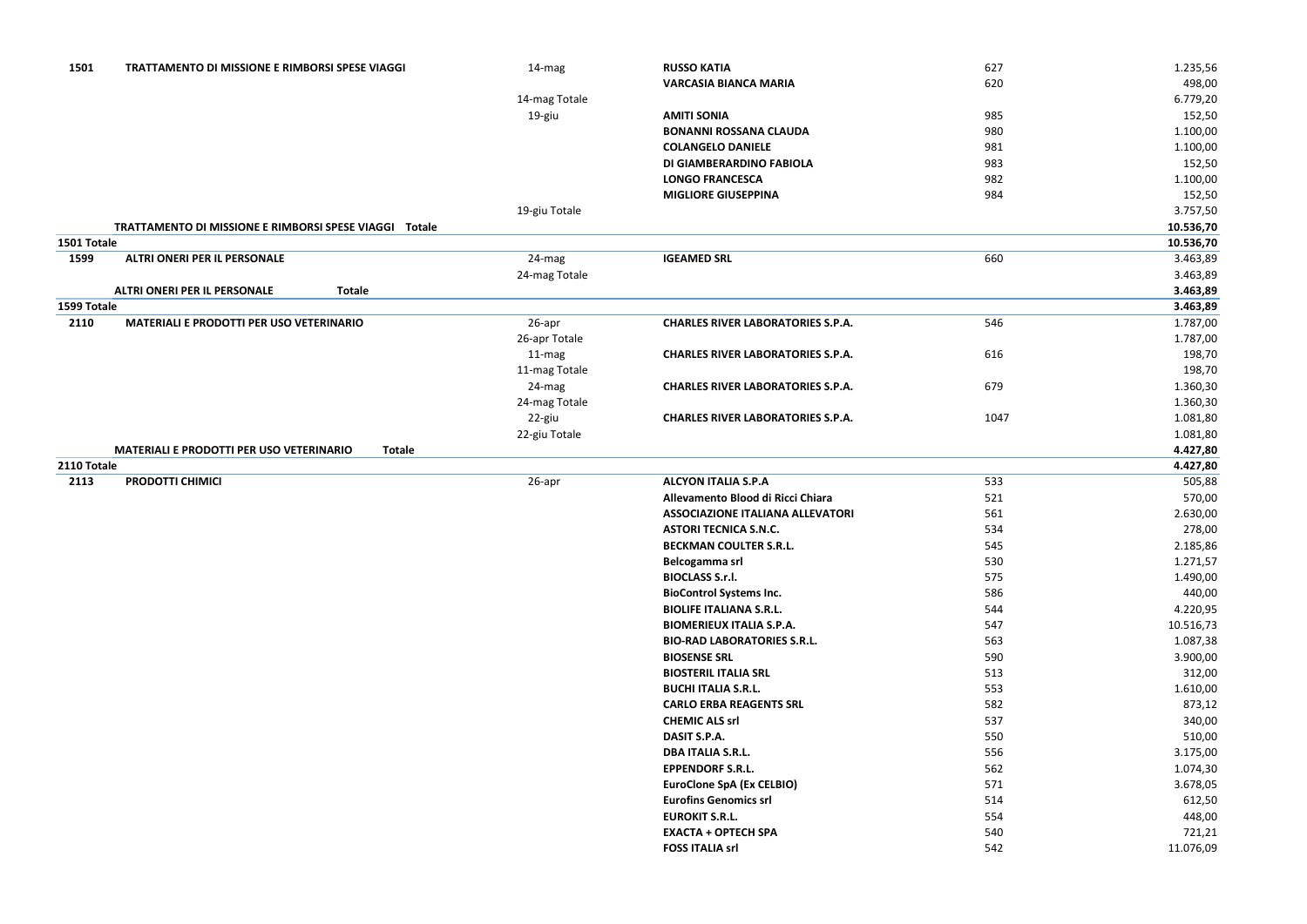|               | <b>GENERON SPA</b>                         | 584 | 1.240,00   |
|---------------|--------------------------------------------|-----|------------|
|               | <b>IDEXX LABORATORIES ITALIA S.R.L.</b>    | 564 | 1.002,25   |
|               | IZS ABRUZZO E MOLISE "G.CAPORALE"          | 543 | 8.797,80   |
|               | LABSERVICE ANALYTICA S.R.L.                | 558 | 7.216,69   |
|               | LEICA MICROSYSTEMS S.R.L.                  | 557 | 369,85     |
|               | Life Technologies Italia                   | 580 | 5.886,10   |
|               | LIOFILCHEM S.R.L.                          | 551 | 4.867,98   |
|               | <b>MERIDIAN BIOSCIENCE EUROPE SRL</b>      | 536 | 472,68     |
|               | MICROBIOL DI Sergio Murgia & c.snc         | 592 | 548,40     |
|               | <b>Omnia Diagnostica srl</b>               | 516 | 180,00     |
|               | PROMEGA ITALIA S.R.L.                      | 566 | 368,10     |
|               | <b>QIAGEN S.R.L.</b>                       | 532 | 91,64      |
|               | <b>RANDOX LABORATORIES LIMITED</b>         | 588 | 854,00     |
|               | <b>R-BIOPHARM ITALIA SRL</b>               | 538 | 1.234,86   |
|               | <b>SCHARLAB ITALIA S.R.L.</b>              | 559 | 2.700,00   |
|               | SIAL S.R.L.                                | 549 | 2.728,31   |
|               | <b>SIGMA ALDRICH S.R.L.</b>                | 552 | 583,00     |
|               | <b>STEROGLASS S.R.L.</b>                   | 560 | 6.710,56   |
|               | <b>TEST VERITAS S.R.L.</b>                 | 577 | 355,00     |
|               | THERMO FISHER DIAGNOSTICS S.P.A.           | 548 | 5.446,44   |
|               | <b>VACUTEST KIMA SRL</b>                   | 589 | 249,60     |
|               | <b>VWR INTERNATIONAL SRL</b>               | 531 | 7.655,62   |
| 26-apr Totale |                                            |     | 113.085,52 |
| 27-apr        | <b>STAR ECOTRONICS S.R.L.</b>              | 603 | 12.211,50  |
|               | <b>VWR INTERNATIONAL SRL</b>               | 601 | 96,00      |
| 27-apr Totale |                                            |     | 12.307,50  |
| 11-mag        | <b>Thermo Fisher Scientific SpA</b>        | 615 | 286,51     |
| 11-mag Totale |                                            |     | 286,51     |
| 21-mag        | <b>ANSES LRPAS</b>                         | 643 | 1.800,00   |
|               | <b>Bioveta</b> as                          | 631 | 204,75     |
|               | <b>CHEMISCHES UND VERINARUNTERCHUNGASA</b> | 641 | 175,00     |
|               | <b>CONDA LABORATORIOS</b>                  | 638 | 1.734,68   |
|               | DTU TECHNICAL UNIVERISTY OF DENMARK        | 642 | 400,00     |
|               | <b>ID VET SARL</b>                         | 639 | 11.783,04  |
|               | <b>Romer Labs Division Holding Gmbh</b>    | 630 | 870,00     |
|               | UNIVERSIDAD DE ALMEIRA                     | 632 | 250,00     |
| 21-mag Totale |                                            |     | 17.217,47  |
| 24-mag        | <b>AGROLABO S.P.A.</b>                     | 705 | 7.220,00   |
|               | Allevamento Blood di Ricci Chiara          | 654 | 441,00     |
|               | <b>BECTON DICKINSON ITALIA S.P.A.</b>      | 687 | 2.687,65   |
|               | <b>BIO OPTICA MILANO S.P.A.</b>            | 699 | 1.235,91   |
|               | <b>BIOCLASS S.r.l.</b>                     | 720 | 320,00     |
|               | <b>BioControl Systems Inc.</b>             | 727 | 504,00     |
|               | <b>BIOGENETICS S.R.L.</b>                  | 686 | 614,00     |
|               | <b>BIOLIFE ITALIANA S.R.L.</b>             | 678 | 339,50     |
|               | <b>BIOMERIEUX ITALIA S.P.A.</b>            | 680 | 2.950,31   |
|               | <b>BIO-RAD LABORATORIES S.R.L.</b>         | 704 | 10.797,72  |
|               | <b>BIOSENSE SRL</b>                        | 732 | 520,00     |
|               | <b>BIOSIGMA S.R.L.</b>                     | 692 | 3.666,17   |
|               | <b>CARLO ERBA REAGENTS SRL</b>             | 725 | 2.849,55   |
|               |                                            |     |            |

| 84 | 1.240,00   |
|----|------------|
| 64 | 1.002,25   |
| 43 | 8.797,80   |
| 58 | 7.216,69   |
| 57 | 369,85     |
| 80 | 5.886,10   |
| 51 | 4.867,98   |
| 36 | 472,68     |
| 92 | 548,40     |
| 16 | 180,00     |
| 66 | 368,10     |
| 32 | 91,64      |
| 88 | 854,00     |
| 38 | 1.234,86   |
| 59 | 2.700,00   |
| 49 | 2.728,31   |
| 52 | 583,00     |
| 60 | 6.710,56   |
| 77 | 355,00     |
| 48 | 5.446,44   |
| 89 | 249,60     |
| 31 | 7.655,62   |
|    | 113.085,52 |
| 03 | 12.211,50  |
| 01 | 96,00      |
|    | 12.307,50  |
| 15 | 286,51     |
|    | 286,51     |
| 43 | 1.800,00   |
| 31 | 204,75     |
| 41 | 175,00     |
| 38 | 1.734,68   |
| 42 | 400,00     |
| 39 | 11.783,04  |
| 30 | 870,00     |
| 32 | 250,00     |
|    | 17.217,47  |
| 05 | 7.220,00   |
| 54 | 441,00     |
| 87 | 2.687,65   |
| 99 | 1.235,91   |
| 20 | 320,00     |
| 27 | 504,00     |
| 86 | 614,00     |
| 78 | 339,50     |
| 80 | 2.950,31   |
| 04 | 10.797,72  |
| 32 | 520,00     |
| 92 | 3.666,17   |
| 25 | 2.849,55   |
|    |            |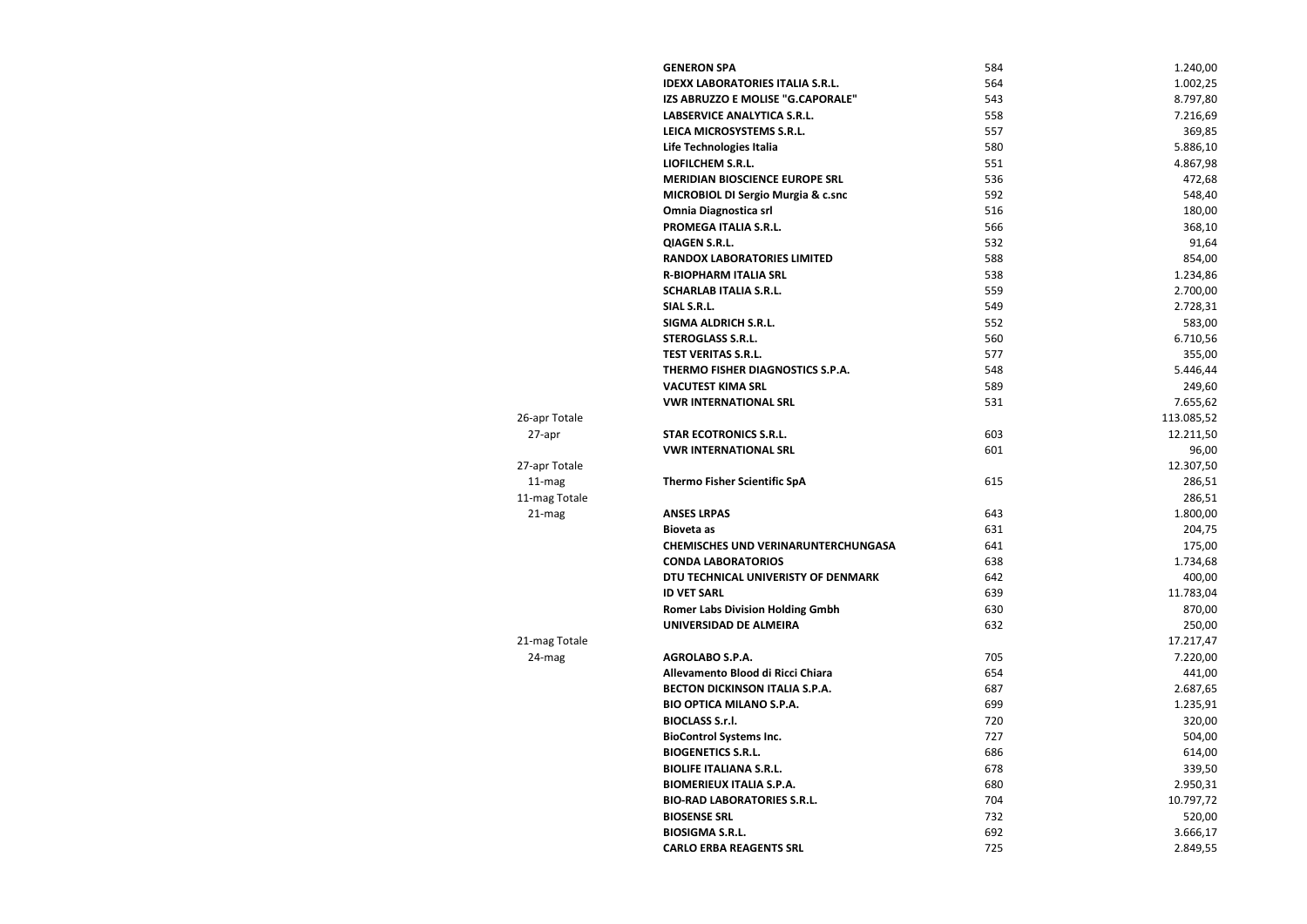**CLINI-LAB S.R.L.** 666 2.038,00 **CPS ANALITICA S.R.L.** 703 792,70 **D.I.D. S.P.A.** 475,40 **DBA ITALIA S.R.L.** 691 249,00 **DIESSECHEM S.R.L. CONSECTED ASSECTED 684** 5.564,00 **DTO Servizi S.r.l.** *CONSERVIZION STATE STATE STATE STATE STATE STATE STATE STATE STATE STATE STATE STATE STATE STATE STATE STATE STATE STATE STATE STATE STATE STATE STATE STATE STATE STATE STATE STATE STATE STATE STATE* **ECO LASER INFORMATICA S.R.L.** 711 2.986,40 **EPPENDORF S.R.L.** 456,00 **EuroClone SpA (Ex CELBIO) 715 1.955,25 Eurofins Genomics srl** 6.461,28 **EUROLAB SRL. SAFE FOOD 1.080,00** 702 1.080,00 **Fisher Scientific sas** 656 43,40 **FOSS ITALIA srl** 676 2.563,03 **IDEXX LABORATORIES ITALIA S.R.L.** 706 706 16.685,93 **IN3DIAGNOSTIC SRL** 528,00 **INDUTEX SPA** 838,00 **IZS DELLA LOMBARDIA E DELL'EMILIA 195,70** 677 **195,70** 195,70 **LABOINDUSTRIA S.P.A.** 697 2.023,90 **LABSERVICE ANALYTICA S.R.L.** 694 4.802,00 **LEICA MICROSYSTEMS S.R.L.** 693 693 330,52 **LGC STANDARS Srl (EX PROMOCHEM)** 674 674 1.222,00 **LI STARFISH S.r.l.** 668 986,00 **Life Technologies Italia** 723 12.803,44 **LP ITALIANA S.P.A.** 825,00 **MICROBIOL DI Sergio Murgia & c.snc**  733 856,00 **Omnia Diagnostica srl 1.320,00** 650 650 1.320,00 **PHENOMENEX SRL (CHEMTEK ANALYTICA)** 710 710 1.174,20 **PROMEGA ITALIA S.R.L.** 2008 945,75 **QIAGEN S.R.L.** 669 28.656,70 **RANDOX LABORATORIES LIMITED** 728 728 3.384,00 **R-BIOPHARM ITALIA SRL** 2.271,90 **ROCHE DIAGNOSTICS S.P.A. 695** 129,60 **SACCO S.R.L.** 124,00 **SIAL S.R.L.** 315,32 **SIGMA ALDRICH S.R.L.** 689 **12.445,11 SPACE Import-Export** 712 458,00 **SVAS BIOSANA 664** 700,00 **TECNA S.R.L.** 5.584,80 **THERMO FISHER DIAGNOSTICS S.P.A.** 682 682 5.870,40 **Thermo Fisher Scientific SpA 670 670 410,06 VACUTEST KIMA SRL** 731 249,60 **VWR INTERNATIONAL SRL**  667 2.628,71 **WATERS S.R.L.** 696 1.056,00 **ZETALAB SRL** 675 295,00 **THERMO FISHER DIAGNOSTICS S.P.A.** 2004/05/2006 2012 18:294,48 31-mag Totale 19.490,08 22-giu **AGROLABO S.P.A.** 1067 700,00 **Allevamento Blood di Ricci Chiara** 1017 441,00

24-mag Totale 172.703,41 31-mag **MELISSA SOC.COOP.** 743 1.195,60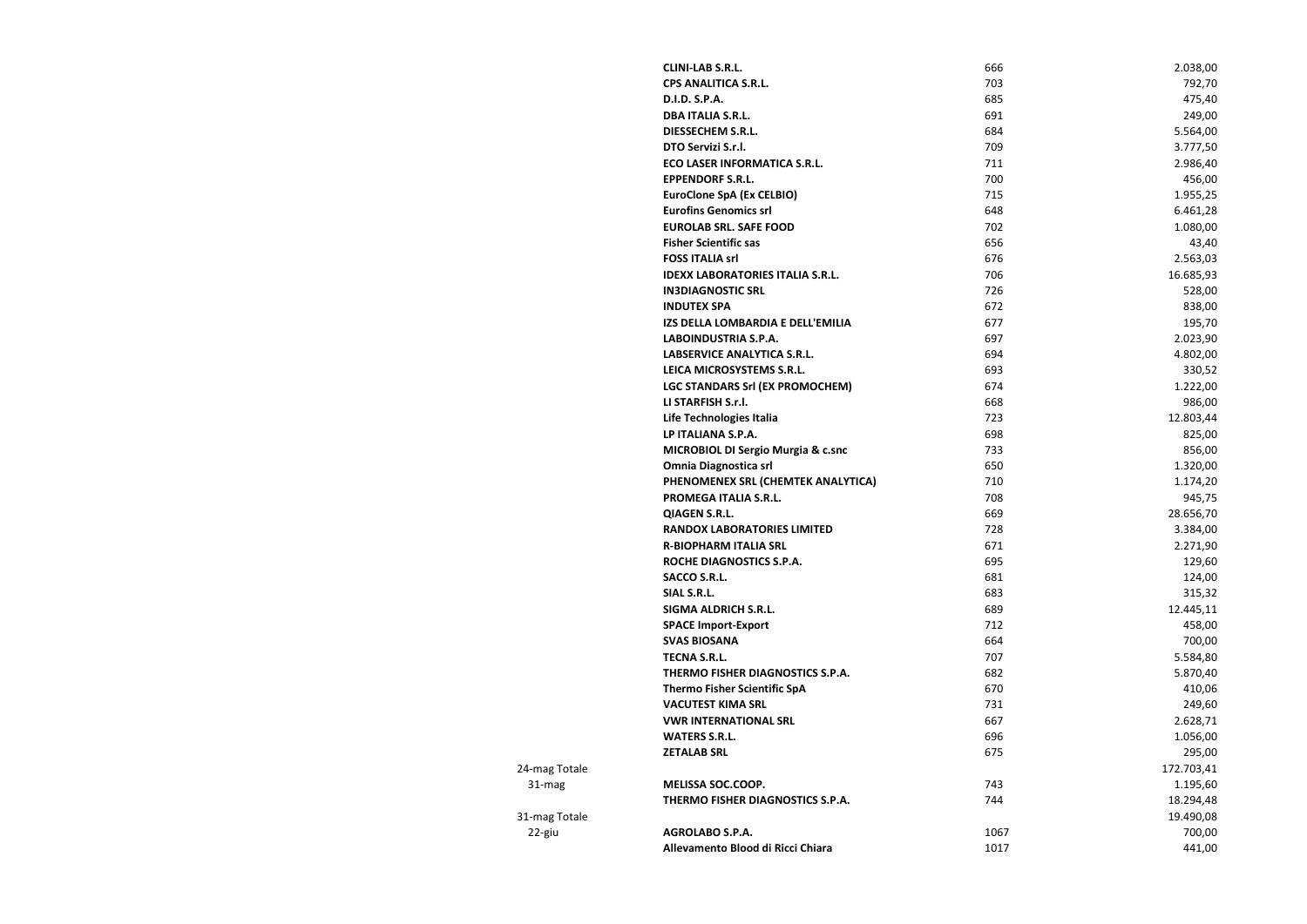| 22-giu | <b>ASSOCIAZIONE ITALIANA ALLEVATORI</b>       | 1064 | 2.388,00  |
|--------|-----------------------------------------------|------|-----------|
|        | Belcogamma srl                                | 1025 | 1.236,00  |
|        | <b>BIOGENETICS S.R.L.</b>                     | 1052 | 257,00    |
|        | <b>BIOLIFE ITALIANA S.R.L.</b>                | 1046 | 1.913,20  |
|        | <b>BIOMERIEUX ITALIA S.P.A.</b>               | 1048 | 11.712,81 |
|        | <b>BIO-RAD LABORATORIES S.R.L.</b>            | 1066 | 4.522,50  |
|        | <b>BIOSENSE SRL</b>                           | 1094 | 2.080,00  |
|        | <b>BIOSIGMA S.R.L.</b>                        | 1058 | 1.722,28  |
|        | <b>BIOSPA SOCIETA'PRODOTTI ANTIBIOTICI</b>    | 1040 | 1.375,00  |
|        | <b>BOEHRINGER INGELHEIM ANIMAL HEALTH</b>     | 1072 | 186,00    |
|        | <b>Bronchi Combustibili srl</b>               | 1081 | 2.510,21  |
|        | <b>CARLO ERBA REAGENTS SRL</b>                | 1087 | 909,99    |
|        | <b>CLINI-LAB S.R.L.</b>                       | 1029 | 1.374,00  |
|        | <b>CPS ANALITICA S.R.L.</b>                   | 1065 | 1.188,20  |
|        | DASIT S.P.A.                                  | 1053 | 510,00    |
|        | <b>DIATEC srl</b>                             | 1042 | 5.135,42  |
|        | DITTA EUGENIO SABATINI di Andrea Ro           | 1057 | 588,24    |
|        | DTO Servizi S.r.l.                            | 1071 | 1.383,80  |
|        | <b>EuroClone SpA (Ex CELBIO)</b>              | 1076 | 1.340,80  |
|        | Fabbi Imola srl                               | 1027 | 269,80    |
|        | <b>FOSS ITALIA srl</b>                        | 1043 | 9.408,07  |
|        | <b>HELLMA ITALIA S.R.L.</b>                   | 1062 | 544,00    |
|        | <b>IDEXX LABORATORIES ITALIA S.R.L.</b>       | 1068 | 4.951,79  |
|        | Illumina Italy srl                            | 1089 | 10.786,30 |
|        | IZS ABRUZZO E MOLISE "G.CAPORALE"             | 1044 | 656,50    |
|        | IZS DELLA LOMBARDIA E DELL'EMILIA             | 1045 | 9.526,40  |
|        | <b>LABOCHEM SCIENCE SRL</b>                   | 1026 | 304,50    |
|        | <b>LGC STANDARS Srl (EX PROMOCHEM)</b>        | 1039 | 268,00    |
|        | Life Technologies Italia                      | 1083 | 30.013,18 |
|        | <b>LIOFILCHEM S.R.L.</b>                      | 1055 | 8.416,55  |
|        | <b>MERIDIAN BIOSCIENCE EUROPE SRL</b>         | 1033 | 3.781,44  |
|        | <b>MICROBIOL DI Sergio Murgia &amp; c.snc</b> | 1096 | 1.521,30  |
|        | <b>Omnia Diagnostica srl</b>                  | 1013 | 1.280,00  |
|        | PROMEGA ITALIA S.R.L.                         | 1069 | 450,00    |
|        | <b>QIAGEN S.R.L.</b>                          | 1031 | 3.901,80  |
|        | <b>RANDOX LABORATORIES LIMITED</b>            | 1090 | 924,00    |
|        | <b>R-BIOPHARM ITALIA SRL</b>                  | 1036 | 2.044,86  |
|        | <b>RESNOVA SRL</b>                            | 1035 | 473,10    |
|        | <b>SACCO S.R.L.</b>                           | 1049 | 196,00    |
|        | <b>SANACILIA SRL</b>                          | 1084 |           |
|        |                                               |      | 54,00     |
|        | Sartorius Italy srl                           | 1077 | 580,00    |
|        | <b>SCHARLAB ITALIA S.R.L.</b>                 | 1059 | 2.700,00  |
|        | SIAL S.R.L.                                   | 1051 | 2.016,88  |
|        | <b>SIGMA ALDRICH S.R.L.</b>                   | 1056 | 1.456,25  |
|        | <b>STEROGLASS S.R.L.</b>                      | 1063 | 1.100,00  |
|        | THERMO FISHER DIAGNOSTICS S.P.A.              | 1050 | 23.106,87 |
|        | <b>Thermo Fisher Scientific SpA</b>           | 1034 | 1.707,36  |
|        | <b>VACUTEST KIMA SRL</b>                      | 1092 | 249,60    |
|        | <b>VWR INTERNATIONAL SRL</b>                  | 1030 | 7.021,82  |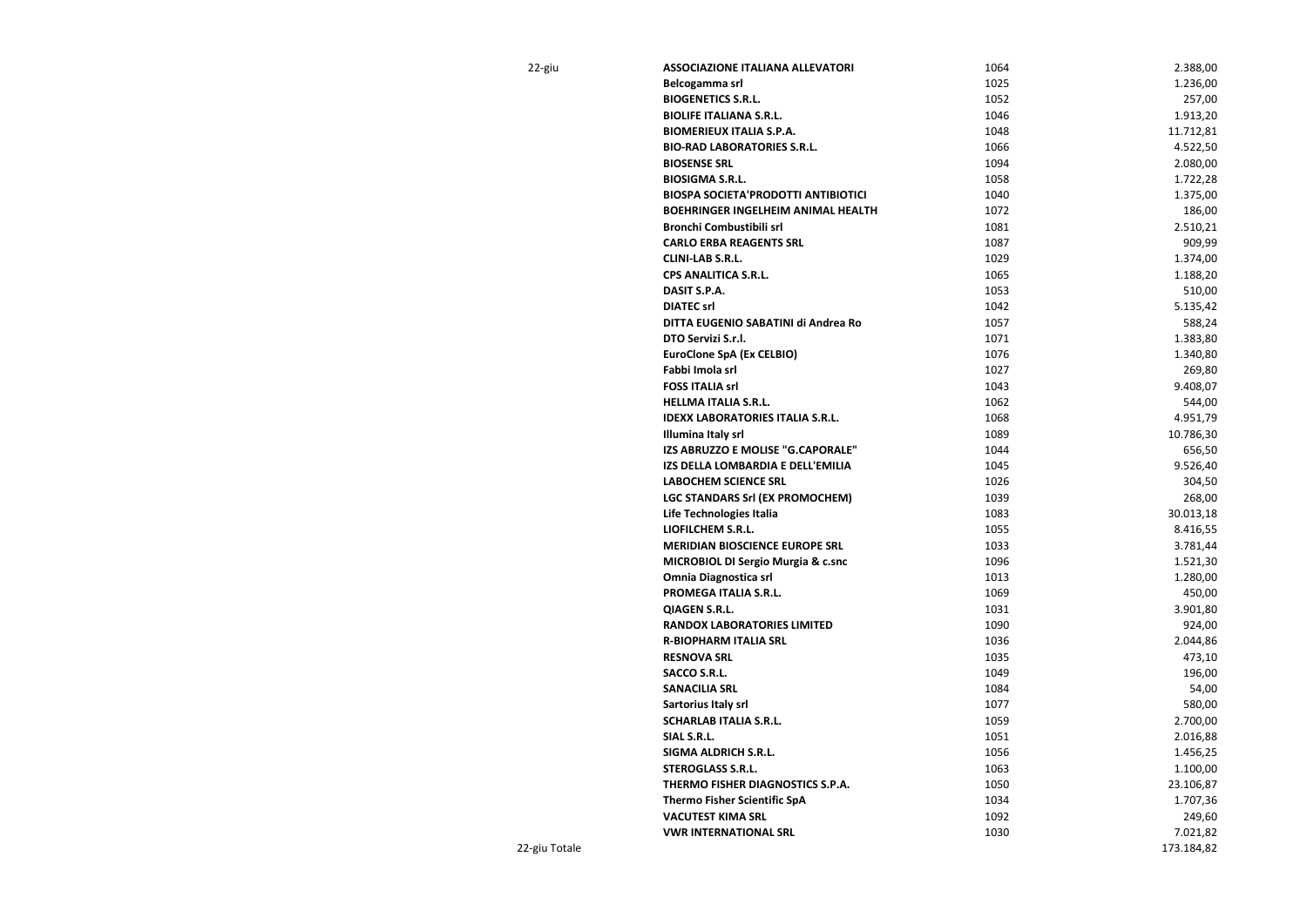| 2113        | <b>PRODOTTI CHIMICI</b><br><b>Totale</b>       |               |               |                                           |      | 508.275,31 |
|-------------|------------------------------------------------|---------------|---------------|-------------------------------------------|------|------------|
| 2113 Totale |                                                |               |               |                                           |      | 508.275,31 |
| 2203        | <b>COMBUSTIBILI, CARBURANTI E LUBRIFICANTI</b> |               | 06-apr        | <b>ENEL ENERGIA SPA - GAS</b>             | 494  | 8.088,78   |
|             |                                                |               |               | <b>ENI GAS E LUCE SPA - GAS</b>           | 493  | 70,74      |
|             |                                                |               | 06-apr Totale |                                           |      | 8.159,52   |
|             |                                                |               | 26-apr        | <b>Bronchi Combustibili srl</b>           | 576  | 2.599,90   |
|             |                                                |               |               | <b>E.S.TR.A. Fatturazione Elettronica</b> | 518  | 4.613,57   |
|             |                                                |               |               | <b>ENEL ENERGIA SPA - GAS</b>             | 528  | 8.108,76   |
|             |                                                |               |               | <b>ENI GAS E LUCE SPA - GAS</b>           | 524  | 509,10     |
|             |                                                |               |               | <b>ITALIANA PETROLI SPA (EX TOTALERG)</b> | 519  | 486,01     |
|             |                                                |               |               | <b>SALERNO ENERGIA VENDITE SEV</b>        | 529  | 3.518,48   |
|             |                                                |               | 26-apr Totale |                                           |      | 19.835,82  |
|             |                                                |               | 11-mag        | <b>ENEL ENERGIA SPA - GAS</b>             | 614  | 2.004,78   |
|             |                                                |               |               | <b>ENI GAS E LUCE SPA - GAS</b>           | 612  | 374,18     |
|             |                                                |               | 11-mag Totale |                                           |      | 2.378,96   |
|             |                                                |               | 24-mag        | <b>ENI GAS E LUCE SPA - GAS</b>           | 659  | 130,17     |
|             |                                                |               |               | <b>ITALIANA PETROLI SPA (EX TOTALERG)</b> | 652  | 4.532,43   |
|             |                                                |               |               | <b>SALERNO ENERGIA VENDITE SEV</b>        | 663  | 864,45     |
|             |                                                |               | 24-mag Totale |                                           |      | 5.527,05   |
|             |                                                |               | 31-mag        | <b>ITALIANA PETROLI SPA (EX TOTALERG)</b> | 735  | 372,82     |
|             |                                                |               | 31-mag Totale |                                           |      | 372,82     |
|             |                                                |               | 22-giu        | <b>E.S.TR.A. Fatturazione Elettronica</b> | 1014 | 406,99     |
|             |                                                |               |               | <b>ENEL ENERGIA SPA - GAS</b>             | 1024 | 5.304,17   |
|             |                                                |               |               | <b>ITALIANA PETROLI SPA (EX TOTALERG)</b> | 1015 | 1.782,86   |
|             |                                                |               | 22-giu Totale |                                           |      | 7.494,02   |
|             | <b>COMBUSTIBILI, CARBURANTI E LUBRIFICANTI</b> | <b>Totale</b> |               |                                           |      | 43.768,19  |
| 2203 Totale |                                                |               |               |                                           |      | 43.768,19  |
| 2204        | SUPPORTI INFORMATICI E CANCELLERIA             |               | 26-apr        | <b>A.C.ESSE SRL</b>                       | 541  | 166,67     |
|             |                                                |               | 26-apr Totale |                                           |      | 166,67     |
|             |                                                |               | 24-mag        | <b>A.C.ESSE SRL</b>                       | 673  | 950,40     |
|             |                                                |               | 24-mag Totale |                                           |      | 950,40     |
|             |                                                |               | 31-mag        | A.C.ESSE SRL                              | 738  | 1.123,43   |
|             |                                                |               | 31-mag Totale |                                           |      | 1.123,43   |
|             |                                                |               | 22-giu        | <b>A.C.ESSE SRL</b>                       | 1038 | 257,96     |
|             |                                                |               | 22-giu Totale |                                           |      | 257,96     |
|             | SUPPORTI INFORMATICI E CANCELLERIA             | <b>Totale</b> |               |                                           |      | 2.498,46   |
| 2204 Totale |                                                |               |               |                                           |      | 2.498,46   |
| 2205        | PUBBLICAZIONI, GIORNALI E RIVISTE              |               | 21-mag        | SPRINGER-VERLAG GMBH                      | 640  | 2.288,00   |
|             |                                                |               | 21-mag Totale |                                           |      | 2.288,00   |
|             |                                                |               | 24-mag        | <b>EBSCO INFORMATION SERVICES SRL</b>     | 661  | 4.285,46   |
|             |                                                |               | 24-mag Totale |                                           |      | 4.285,46   |
|             |                                                |               | 22-giu        | <b>EBSCO INFORMATION SERVICES SRL</b>     | 1022 | 13.953,28  |
|             |                                                |               | 22-giu Totale |                                           |      | 13.953,28  |
|             | <b>PUBBLICAZIONI, GIORNALI E RIVISTE</b>       | <b>Totale</b> |               |                                           |      | 20.526,74  |
| 2205 Totale |                                                |               |               |                                           |      | 20.526,74  |
| 2298        | <b>ALTRI BENI NON SANITARI</b>                 |               | 26-apr        | DE SOUTTER MEDICAL                        | 581  | 450,00     |
|             |                                                |               | 26-apr Totale |                                           |      | 450,00     |
|             |                                                |               | 24-mag        | <b>GILSON ITALIA S.R.L.</b>               | 688  | 138,60     |
|             |                                                |               | 24-mag Totale |                                           |      | 138,60     |
|             |                                                |               | 22-giu        | <b>BIO OPTICA MILANO S.P.A.</b>           | 1061 | 1.112,00   |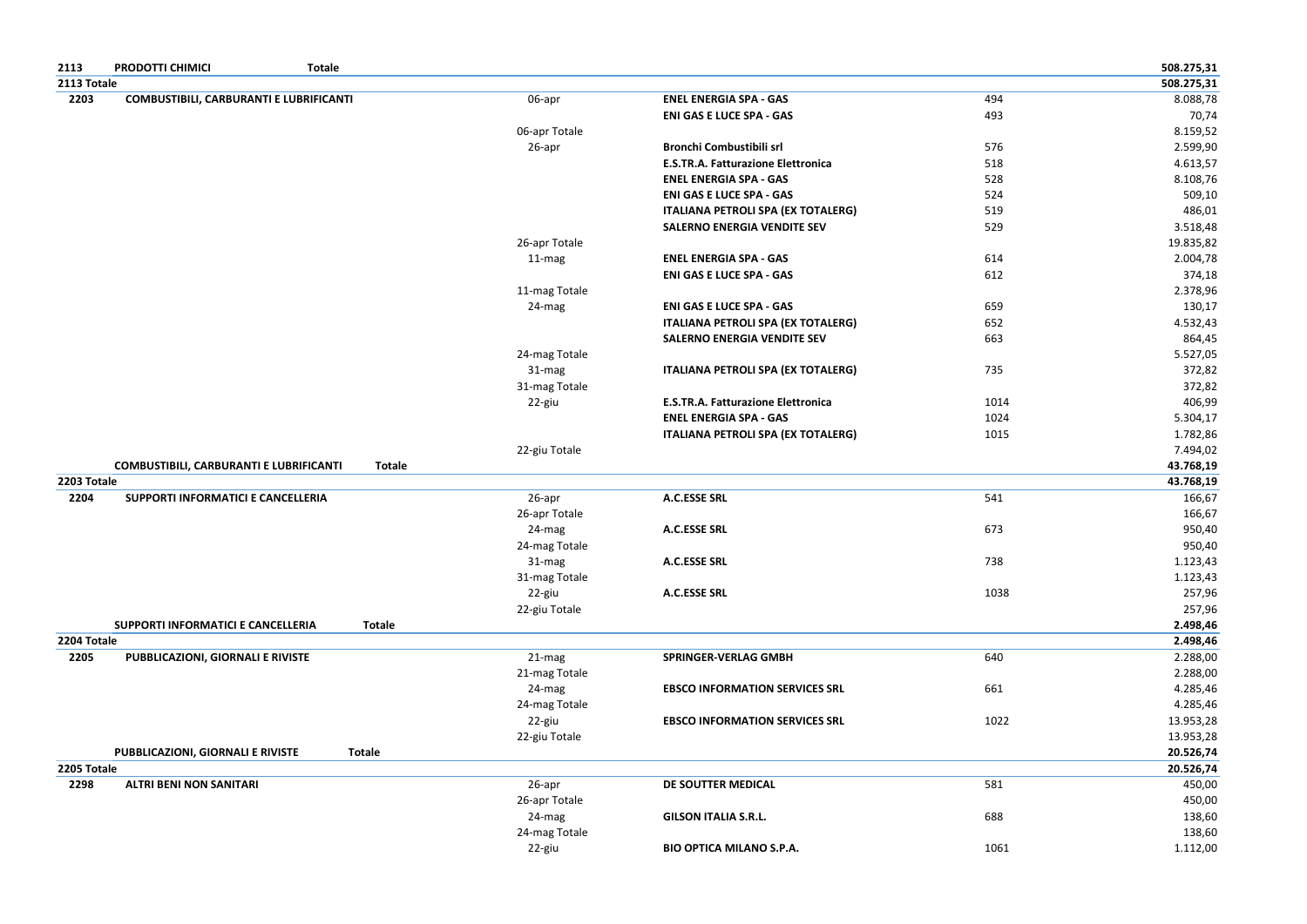| 2298        | <b>ALTRI BENI NON SANITARI</b><br><b>ALTRI BENI NON SANITARI</b><br><b>Totale</b> | 22-giu Totale |                                      |      | 1.112,00<br>1.700,60 |
|-------------|-----------------------------------------------------------------------------------|---------------|--------------------------------------|------|----------------------|
| 2298 Totale |                                                                                   |               |                                      |      | 1.700,60             |
| 3136        | <b>CONSULENZE, COLLABORAZIONI, INTERINALE E ALTRE</b>                             | 24-mag        | <b>KIBERNETES SRL</b>                | 665  | 10.134,00            |
|             |                                                                                   | 24-mag Totale |                                      |      | 10.134,00            |
|             |                                                                                   | 09-giu        | <b>BARATTA FRANCESCA ROMANA</b>      | 775  | 3.570,00             |
|             |                                                                                   |               | <b>BOTTICELLA GIOVANNA</b>           | 782  | 8.323,00             |
|             |                                                                                   |               | <b>DE SANCTIS BRUNO</b>              | 781  | 4.981,50             |
|             |                                                                                   |               | <b>MONTEMURRO PASQUALE</b>           | 770  | 2.599,20             |
|             |                                                                                   |               | <b>STUDIO BONIFACIO/DE MAGISTRIS</b> | 772  | 6.292,10             |
|             |                                                                                   | 09-giu Totale |                                      |      | 25.765,80            |
|             | CONSULENZE, COLLABORAZIONI, INTERINALE E ALTRE Totale                             |               |                                      |      | 35.899,80            |
| 3136 Totale |                                                                                   |               |                                      |      | 35.899,80            |
| 3204        | SERVIZI AUSILIARI E SPESE DI PULIZIA                                              | 06-apr        | PIN.GO Società Cooperativa Sociale   | 498  | 68.102,27            |
|             |                                                                                   | 06-apr Totale |                                      |      | 68.102,27            |
|             |                                                                                   | 26-apr        | <b>BORMAN ITALIANA S.r.l.</b>        | 535  | 1.725,62             |
|             |                                                                                   |               | <b>COOPSERVICE S.COOP.p.A.</b>       | 573  | 39.235,14            |
|             |                                                                                   |               | DITTA EUGENIO SABATINI di Andrea Ro  | 555  | 1.332,88             |
|             |                                                                                   |               | <b>INDUTEX SPA</b>                   | 539  | 1.600,50             |
|             |                                                                                   | 26-apr Totale |                                      |      | 43.894,14            |
|             |                                                                                   | 24-mag        | <b>COOPSERVICE S.COOP.p.A.</b>       | 716  | 1.200,00             |
|             |                                                                                   |               | DITTA EUGENIO SABATINI di Andrea Ro  | 690  | 1.477,80             |
|             |                                                                                   |               | PIN.GO Società Cooperativa Sociale   | 718  | 16.536,85            |
|             |                                                                                   | 24-mag Totale |                                      |      | 19.214,65            |
|             |                                                                                   | 31-mag        | <b>ALSCO ITALIA S.r.l.</b>           | 739  | 1.493,42             |
|             |                                                                                   |               | PIN.GO Società Cooperativa Sociale   | 740  | 20.729,67            |
|             |                                                                                   | 31-mag Totale |                                      |      | 22.223,09            |
|             |                                                                                   | 22-giu        | <b>ALSCO ITALIA S.r.l.</b>           | 1073 | 2.604,62             |
|             |                                                                                   |               | <b>BIOSTERIL ITALIA SRL</b>          | 1010 | 984,00               |
|             |                                                                                   |               | <b>BORMAN ITALIANA S.r.l.</b>        | 1032 | 509,44               |
|             |                                                                                   |               | <b>COOPSERVICE S.COOP.p.A.</b>       | 1078 | 100,00               |
|             |                                                                                   | 22-giu Totale |                                      |      | 4.198,06             |
|             | SERVIZI AUSILIARI E SPESE DI PULIZIA<br><b>Totale</b>                             |               |                                      |      | 157.632,21           |
| 3204 Totale |                                                                                   |               |                                      |      | 157.632,21           |
| 3205        | <b>BUONI PASTO E MENSA PER IL PERSONALE DIPENDENTE</b>                            | 26-apr        | DAY Ristoservice S.p.A [BP5 lotto2   | 578  | 13.408,20            |
|             |                                                                                   |               | <b>QUI!GROUP S.P.A</b>               | 583  | 13.534,52            |
|             |                                                                                   | 26-apr Totale |                                      |      | 26.942,72            |
|             | <b>BUONI PASTO E MENSA PER IL PERSONALE DIPENDENTE Totale</b>                     |               |                                      |      | 26.942,72            |
| 3205 Totale |                                                                                   |               |                                      |      | 26.942,72            |
| 3208        | UTENZE E CANONI PER TELEFONIA E RETI DI                                           | 06-apr        | Wind Tre SpA (ex H3G spa)            | 497  | 6.672,60             |
|             |                                                                                   | 06-apr Totale |                                      |      | 6.672,60             |
|             |                                                                                   | 26-apr        | <b>FASTWEB SPA</b>                   | 567  | 408,97               |
|             |                                                                                   |               | <b>TIM SPA</b>                       | 517  | 4.415,65             |
|             |                                                                                   |               | Wind Tre SpA (ex H3G spa)            | 570  | 11.665,38            |
|             |                                                                                   | 26-apr Totale |                                      |      | 16.490,00            |
|             | UTENZE E CANONI PER TELEFONIA E RETI DI<br><b>Totale</b>                          |               |                                      |      | 23.162,60            |
| 3208 Totale |                                                                                   |               |                                      |      | 23.162,60            |
| 3210        | UTENZE E CANONI PER ALTRI SERVIZI                                                 | 06-apr        | <b>ENEL ENERGIA SPA - LUCE</b>       | 496  | 31.672,86            |
|             |                                                                                   |               | <b>ENI GAS E LUCE SPA - LUCE</b>     | 492  | 9.956,02             |
|             |                                                                                   |               | <b>PUBLIACQUA SPA</b>                | 495  | 999,28               |
|             |                                                                                   |               |                                      |      |                      |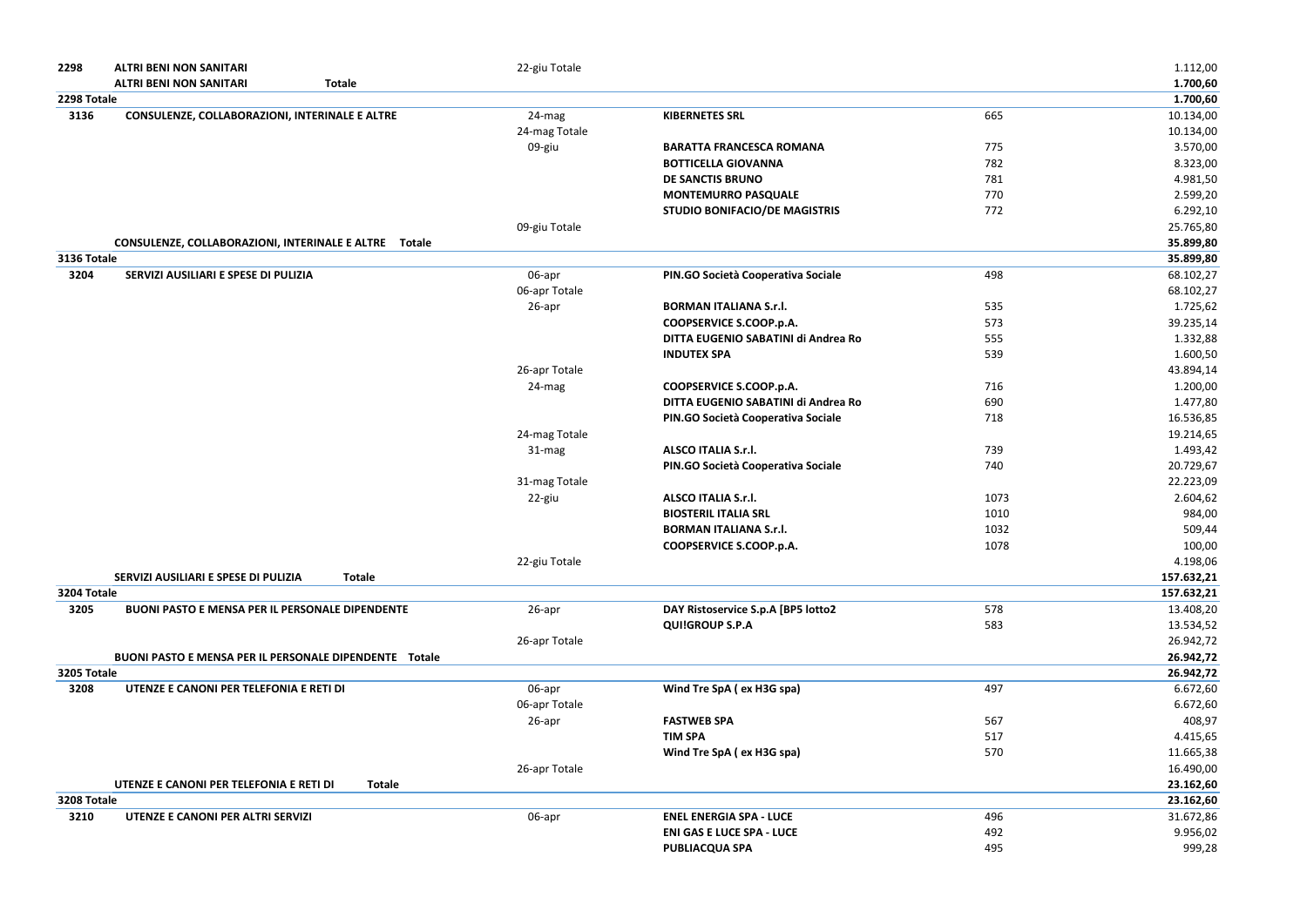| 3210        | UTENZE E CANONI PER ALTRI SERVIZI                       | 06-apr Totale |                                          |      | 42.628,16  |
|-------------|---------------------------------------------------------|---------------|------------------------------------------|------|------------|
|             |                                                         | 26-apr        | <b>ACQUALATINA SPA</b>                   | 565  | 1.883,52   |
|             |                                                         |               | <b>ACQUAVIVA SRL UNIPERSONALE</b>        | 520  | 284,40     |
|             |                                                         |               | ACQUEDOTTO DEL FIORA S.P.A.              | 591  | 262,76     |
|             |                                                         |               | <b>ENEL ENERGIA SPA - LUCE</b>           | 569  | 34.263,20  |
|             |                                                         |               | <b>ENI GAS E LUCE SPA - LUCE</b>         | 523  | 11.500,36  |
|             |                                                         |               | SICO S.p.A.                              | 522  | 408,00     |
|             |                                                         | 26-apr Totale |                                          |      | 48.602,24  |
|             |                                                         | 24-mag        | <b>ACQUAVIVA SRL UNIPERSONALE</b>        | 653  | 284,40     |
|             |                                                         |               | <b>ENEL ENERGIA SPA - LUCE</b>           | 713  | 31.110,31  |
|             |                                                         |               | <b>ENI GAS E LUCE SPA - LUCE</b>         | 658  | 1.631,30   |
|             |                                                         |               | SICO S.p.A.                              | 655  | 2.241,75   |
|             |                                                         |               | <b>TALETE SpA</b>                        | 714  | 85,23      |
|             |                                                         | 24-mag Totale |                                          |      | 35.352,99  |
|             |                                                         | 22-giu        | <b>ACQUAVIVA SRL UNIPERSONALE</b>        | 1016 | 568,80     |
|             |                                                         |               | <b>ACQUE SpA</b>                         | 1060 | 252,32     |
|             |                                                         |               | <b>NUOVE ACQUE SPA</b>                   | 1095 | 151,51     |
|             |                                                         |               | <b>PUBLIACQUA SPA</b>                    | 1037 | 865,60     |
|             |                                                         |               | SICO S.p.A.                              | 1018 | 1.417,00   |
|             |                                                         | 22-giu Totale |                                          |      | 3.255,23   |
|             | UTENZE E CANONI PER ALTRI SERVIZI<br><b>Totale</b>      |               |                                          |      | 129.838,62 |
| 3210 Totale |                                                         |               |                                          |      | 129.838,62 |
| 3212        | ASSISTENZA INFORMATICA E MANUTENZIONE SOFTWARE          | 24-mag        | <b>ESG SERVICES SRL</b>                  | 657  | 6.750,00   |
|             |                                                         |               | <b>INAZ PAGHE SRL</b>                    | 717  | 3.337,00   |
|             |                                                         | 24-mag Totale |                                          |      | 10.087,00  |
|             |                                                         | 22-giu        | <b>INAZ PAGHE SRL</b>                    | 1080 | 28.889,76  |
|             |                                                         | 22-giu Totale |                                          |      | 28.889,76  |
|             | ASSISTENZA INFORMATICA E MANUTENZIONE SOFTWARE  Totale  |               |                                          |      | 38.976,76  |
| 3212 Totale |                                                         |               |                                          |      | 38.976,76  |
| 3213        | <b>CORSI FORMAZIONE ESTERNALIZZATA</b>                  | 26-apr        | <b>FAST LANE - GKI SRL</b>               | 527  | 3.880,00   |
|             |                                                         | 26-apr Totale |                                          |      | 3.880,00   |
|             |                                                         | 15-mag        | <b>MARSILI LETIZIA</b>                   | 628  | 89,20      |
|             |                                                         | 15-mag Totale |                                          |      | 89,20      |
|             |                                                         | 09-giu        | <b>Austropa Interconvention</b>          | 784  | 500,00     |
|             |                                                         |               | <b>CLINICA VETERINARIA SAN MARCO SRL</b> | 762  | 350,00     |
|             |                                                         |               | <b>D'ASCENZI CARLO</b>                   | 783  | 86,60      |
|             |                                                         |               | F.P.A. srl                               | 764  | 375,00     |
|             |                                                         |               | <b>INAIL-DIREZ. CENTRALE PREVENZIONE</b> | 774  | 252,00     |
|             |                                                         |               | IZS DELLA LOMBARDIA E DELL'EMILIA        | 767  | 147,10     |
|             |                                                         |               | <b>Maggioli Spa</b>                      | 773  | 189,00     |
|             |                                                         |               | <b>MORTARINO MICHELE</b>                 | 760  | 148,80     |
|             |                                                         |               | <b>MV Congressi</b>                      | 769  | 2.710,00   |
|             |                                                         |               | <b>PIERBONI ELISA</b>                    | 765  | 40,10      |
|             |                                                         |               | <b>PUBBLIFORMEZ SAS</b>                  | 776  | 600,00     |
|             |                                                         |               | <b>TerreLogiche Srl</b>                  | 761  | 331,00     |
|             |                                                         | 09-giu Totale |                                          |      | 5.729,60   |
|             | <b>Totale</b><br><b>CORSI FORMAZIONE ESTERNALIZZATA</b> |               |                                          |      | 9.698,80   |
| 3213 Totale |                                                         |               |                                          |      | 9.698,80   |
| 3214        | MANUTENZIONE ORDINARIA E RIPARAZIONI DI IMMOBILI E      | 06-apr        | TECNOIMPIANTISTICA EDILIZIA SRL          | 499  | 40.640,00  |
|             |                                                         | 06-apr Totale |                                          |      | 40.640,00  |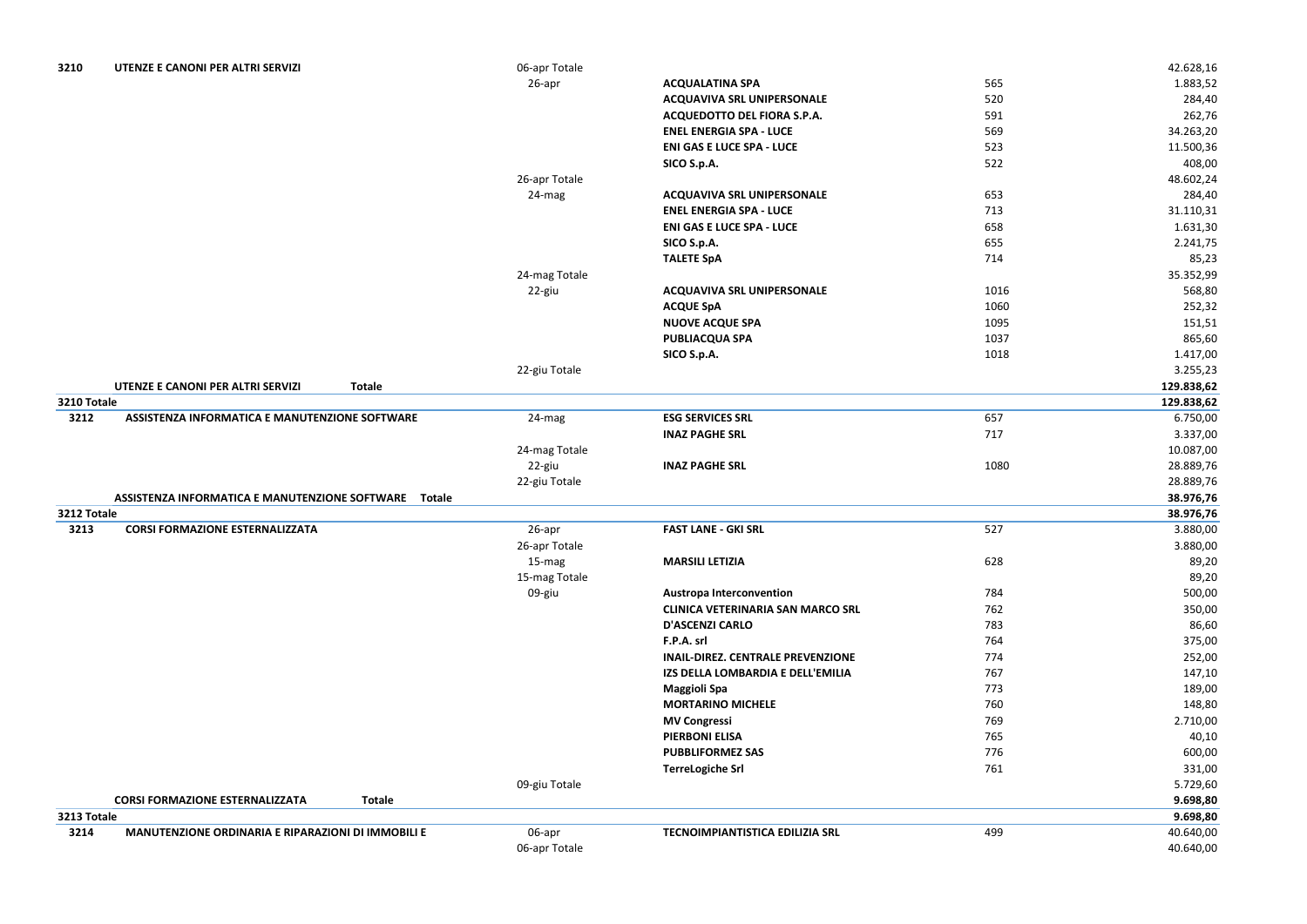| 3214        | <b>MANUTENZIONE ORDINARIA E RIPARAZIONI DI IMMOBILI E</b>        | 11-mag<br>11-mag Totale | <b>CENTRO ANTINCENDIO VITERBESE SRL</b>  | 618  | 1.896,48<br>1.896,48 |
|-------------|------------------------------------------------------------------|-------------------------|------------------------------------------|------|----------------------|
|             |                                                                  | 24-mag                  | <b>TECNOIMPIANTISTICA EDILIZIA SRL</b>   | 647  | 15.165,34            |
|             |                                                                  | 24-mag Totale           |                                          |      | 15.165,34            |
|             | MANUTENZIONE ORDINARIA E RIPARAZIONI DI IMMOBILI E Totale        |                         |                                          |      | 57.701,82            |
| 3214 Totale |                                                                  |                         |                                          |      | 57.701,82            |
| 3215        | MANUTENZIONE ORDINARIA E RIPARAZIONI DI MOBILI E M               | 24-mag                  | C <sub>2</sub> srl                       | 724  | 102,00               |
|             |                                                                  | 24-mag Totale           |                                          |      | 102,00               |
|             | MANUTENZIONE ORDINARIA E RIPARAZIONI DI MOBILI E M Totale        |                         |                                          |      | 102,00               |
| 3215 Totale |                                                                  |                         |                                          |      | 102,00               |
| 3216        | MANUTENZIONE ORDINARIA E RIPARAZIONI DI ATTREZZATU               | 05-giu                  | <b>EBM Elettronica Bio Medicale srl</b>  | 758  | 1.318,82             |
|             |                                                                  |                         | S.I.E.M. Società Italiana Elettro        | 757  | 153.000,68           |
|             |                                                                  | 05-giu Totale           |                                          |      | 154.319,50           |
|             | MANUTENZIONE ORDINARIA E RIPARAZIONI DI ATTREZZATU Totale        |                         |                                          |      | 154.319,50           |
| 3216 Totale |                                                                  |                         |                                          |      | 154.319,50           |
| 3217        | MANUTENZIONE ORDINARIA E RIPARAZIONI DI AUTOMEZZI                | 26-apr                  | AUTO ASSISTENZA APPIO DI PASQUALINO      | 587  | 1.149,78             |
|             |                                                                  | 26-apr Totale           |                                          |      | 1.149,78             |
|             |                                                                  | 22-giu                  | <b>CENTRO REVISIONI MOBILE SAS</b>       | 1028 | 213,98               |
|             |                                                                  | 22-giu Totale           |                                          |      | 213,98               |
|             | MANUTENZIONE ORDINARIA E RIPARAZIONI DI AUTOMEZZI Totale         |                         |                                          |      | 1.363,76             |
| 3217 Totale |                                                                  |                         |                                          |      | 1.363,76             |
| 3220        | <b>SMALTIMENTO RIFIUTI</b>                                       | $11-mag$                | <b>ECO ERIDANIA S.p.A</b>                | 613  | 7.104,38             |
|             |                                                                  | 11-mag Totale           |                                          |      | 7.104,38             |
|             |                                                                  | 22-giu                  | <b>ECO ERIDANIA S.p.A</b>                | 1021 | 21.084,06            |
|             |                                                                  |                         | <b>NUCLECO SPA</b>                       | 1074 | 2.780,00             |
|             |                                                                  | 22-giu Totale           |                                          |      | 23.864,06            |
|             | <b>SMALTIMENTO RIFIUTI</b><br><b>Totale</b>                      |                         |                                          |      | 30.968,44            |
| 3220 Totale |                                                                  |                         |                                          |      | 30.968,44            |
| 4110        | <b>CONTRIBUTI E TRASFERIMENTI AD IRCCS PUBBLICI - FON</b>        | 21-mag                  | SCUOLA SUPERIORE UNIV.SANT'ANNA PI       | 644  | 10.000,00            |
|             |                                                                  | 21-mag Totale           |                                          |      | 10.000,00            |
|             | <b>CONTRIBUTI E TRASFERIMENTI AD IRCCS PUBBLICI - FON Totale</b> |                         |                                          |      | 10.000,00            |
| 4110 Totale |                                                                  |                         |                                          |      | 10.000,00            |
| 5103        | ALTRI CONCORSI, RECUPERI E RIMBORSI A SOGGETTI PRIVATI           | 21-mag                  | <b>ACL ONLUS</b>                         | 634  | 118,00               |
|             |                                                                  |                         | <b>EQUESTRIA MMXIV SSD ARL</b>           | 635  | 518,84               |
|             |                                                                  |                         | <b>TAGLIATELLA SOC.AGR.SRL</b>           | 633  | 242,00               |
|             |                                                                  | 21-mag Totale           |                                          |      | 878,84               |
|             | ALTRI CONCORSI, RECUPERI E RIMBORSI A SOGGETTI PRIVATI Totale    |                         |                                          |      | 878,84               |
| 5103 Totale |                                                                  |                         |                                          |      | 878,84               |
| 5201        | <b>NOLEGGI</b>                                                   | 26-apr                  | ALD AUTOMOTIVE ITALIA S.R.L.             | 515  | 930,16               |
|             |                                                                  | 26-apr Totale           |                                          |      | 930,16               |
|             |                                                                  | 27-apr                  | Arval Service Lease Italia SpA           | 600  | 2.588,16             |
|             |                                                                  |                         | <b>KYOCERA DOCUMENT SOLUTIONS ITALIA</b> | 602  | 236,14               |
|             |                                                                  |                         | OLIVETTI S.P.A.                          | 605  | 377,60               |
|             |                                                                  | 27-apr Totale           |                                          |      | 3.201,90             |
|             |                                                                  | 11-mag                  | ALD AUTOMOTIVE ITALIA S.R.L.             | 609  | 930,16               |
|             |                                                                  | 11-mag Totale           |                                          |      | 930,16               |
|             |                                                                  | 24-mag                  | <b>AB SCIEX SRL</b>                      | 730  | 39.823,67            |
|             |                                                                  |                         | ALD AUTOMOTIVE ITALIA S.R.L.             | 649  | 930,16               |
|             |                                                                  |                         | Arval Service Lease Italia SpA           | 651  | 1.294,08             |
|             |                                                                  |                         | <b>SHARP ELECTRONICS ITALIA SPA</b>      | 729  | 330,99               |
|             |                                                                  |                         |                                          |      |                      |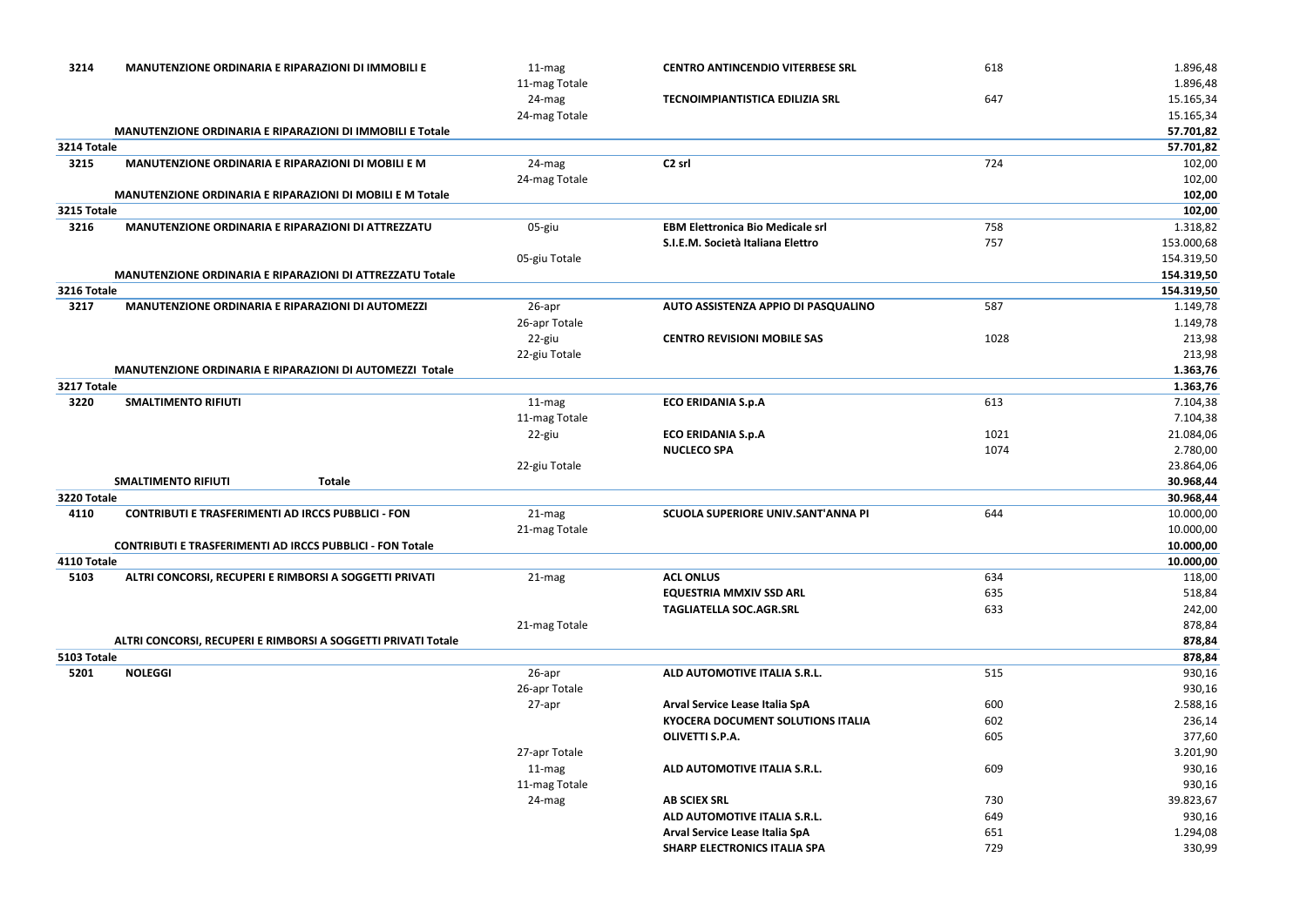| 5201        | <b>NOLEGGI</b>                                          | 24-mag Totale |                                            |      | 42.378,90  |
|-------------|---------------------------------------------------------|---------------|--------------------------------------------|------|------------|
|             |                                                         | 22-giu        | <b>AB SCIEX SRL</b>                        | 1091 | 10.861,00  |
|             |                                                         |               | <b>KYOCERA DOCUMENT SOLUTIONS ITALIA</b>   | 1041 | 150,84     |
|             |                                                         | 22-giu Totale |                                            |      | 11.011,84  |
|             | <b>NOLEGGI</b><br><b>Totale</b>                         |               |                                            |      | 58.452,96  |
| 5201 Totale |                                                         |               |                                            |      | 58.452,96  |
| 5202        | <b>LOCAZIONI</b>                                        | 31-mag        | <b>CONSORZIO NAZ.PRODUTTORI APISTICI</b>   | 742  | 1.500,00   |
|             |                                                         |               | <b>POGGI PAOLO</b>                         | 741  | 1.500,00   |
|             |                                                         | 31-mag Totale |                                            |      | 3.000,00   |
|             | <b>LOCAZIONI</b><br><b>Totale</b>                       |               |                                            |      | 3.000,00   |
| 5202 Totale |                                                         |               |                                            |      | 3.000,00   |
| 5401        | <b>IRAP</b>                                             | 12-apr        | <b>IRAP</b>                                | 795  | 126.369,10 |
|             |                                                         | 12-apr Totale |                                            |      | 126.369,10 |
|             |                                                         | 12-mag        | <b>IRAP</b>                                | 816  | 118.462,22 |
|             |                                                         |               |                                            | 827  | 210,71     |
|             |                                                         | 12-mag Totale |                                            |      | 118.672,93 |
|             |                                                         | 12-giu        | <b>IRAP</b>                                | 837  | 125.505,96 |
|             |                                                         | 12-giu Totale |                                            |      | 125.505,96 |
|             | <b>IRAP</b><br><b>Totale</b>                            |               |                                            |      | 370.547,99 |
| 5401 Totale |                                                         |               |                                            |      | 370.547,99 |
| 5404        | <b>IVA</b>                                              | 12-apr        | <b>IVA SPLIT PAYMENT IST.</b>              | 802  | 117.757,91 |
|             |                                                         | 12-apr Totale |                                            |      | 117.757,91 |
|             |                                                         | 12-mag        | <b>IVA SPLIT PAYMENT IST.</b>              | 823  | 126.930,59 |
|             |                                                         | 12-mag Totale |                                            |      | 126.930,59 |
|             |                                                         | 12-giu        | <b>IVA SPLIT PAYMENT IST.</b>              | 843  | 146.087,26 |
|             |                                                         | 12-giu Totale |                                            |      | 146.087,26 |
|             | <b>IVA</b><br><b>Totale</b>                             |               |                                            |      | 390.775,76 |
| 5404 Totale |                                                         |               |                                            |      | 390.775,76 |
| 5499        | <b>ALTRI TRIBUTI</b>                                    | 11-mag        | <b>CONSORZIO 6 TOSCANA SUD</b>             | 610  | 200,81     |
|             |                                                         | 11-mag Totale |                                            |      | 200,81     |
|             |                                                         | 22-giu        | ALD AUTOMOTIVE ITALIA S.R.L.               | 1012 | 7,50       |
|             |                                                         | 22-giu Totale |                                            |      | 7,50       |
|             | <b>ALTRI TRIBUTI</b><br><b>Totale</b>                   |               |                                            |      | 208,31     |
| 5499 Totale |                                                         |               |                                            |      | 208,31     |
| 5502        | ACQUISTI DI BENI E SERVIZI CON I FONDI ECONOMALI        | 05-apr        | <b>FONDO ECO. LATINA- REMO ROSATI</b>      | 490  | 306,81     |
|             |                                                         |               | <b>FONDO ECONOMATO ROMA-CIPRIANI CARLO</b> | 489  | 361,40     |
|             |                                                         | 05-apr Totale |                                            |      | 668,21     |
|             |                                                         | 10-mag        | <b>FONDO ECO. FIRENZE-GIOVANNI BRAJON</b>  | 606  | 120,96     |
|             |                                                         |               | <b>FONDO ECO. LATINA- REMO ROSATI</b>      | 607  | 154,33     |
|             |                                                         |               | <b>FONDO ECONOMATO ROMA-CIPRIANI CARLO</b> | 608  | 791,91     |
|             |                                                         | 10-mag Totale |                                            |      | 1.067,20   |
|             |                                                         | 18-giu        | FONDO ECO. VITERBO-LUIGI DE GROSSI         | 979  | 78,00      |
|             |                                                         |               | FONDO ECONOMATO ROMA-CIPRIANI CARLO        | 978  | 647,96     |
|             |                                                         | 18-giu Totale |                                            |      | 725,96     |
|             | ACQUISTI DI BENI E SERVIZI CON I FONDI ECONOMALI Totale |               |                                            |      | 2.461,37   |
| 5502 Totale |                                                         |               |                                            |      | 2.461,37   |
| 5503        | INDENNITÀ E RIMBORSO SPESE ED ONERI SOCIALI PER GL      | 09-giu        | <b>GALDI AGOSTINO</b>                      | 763  | 1.260,00   |
|             |                                                         |               | <b>MAZZI ADELIA</b>                        | 766  | 4.516,86   |
|             |                                                         |               | MINIS.DELL'ECONOMIA E DELLE FINANZE        | 778  | 2.478,99   |
|             |                                                         | 09-giu Totale |                                            |      | 8.255,85   |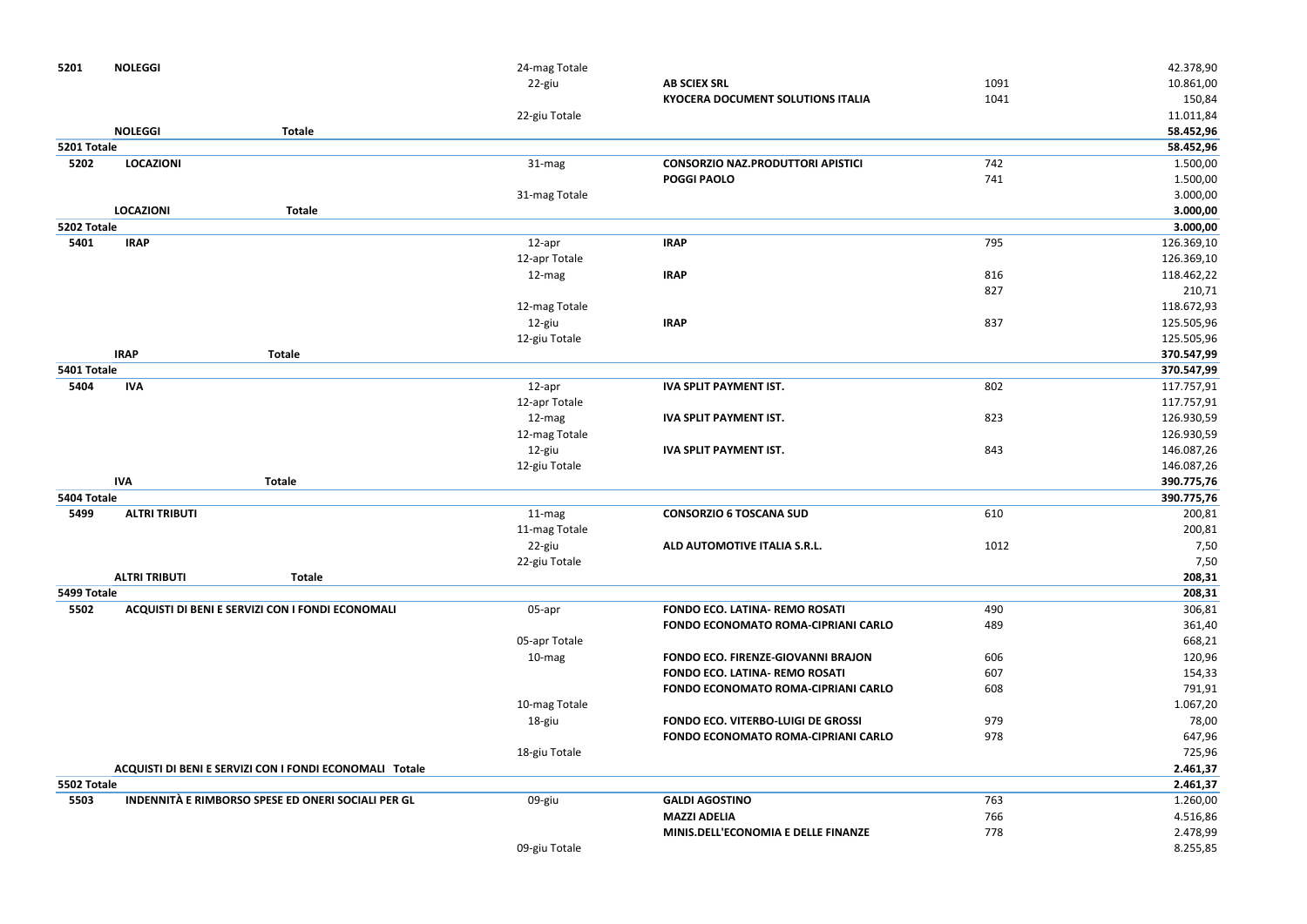|             | INDENNITÀ E RIMBORSO SPESE ED ONERI SOCIALI PER GL Totale |               |                                            |      | 8.255,85                                                                                                    |
|-------------|-----------------------------------------------------------|---------------|--------------------------------------------|------|-------------------------------------------------------------------------------------------------------------|
| 5503 Totale |                                                           |               |                                            |      | 8.255,85                                                                                                    |
| 5506        | RITENUTE ERARIALI SU INDENNITÀ A ORGANI ISTITUZION        | 12-apr        | IRPEF COD. 1040                            | 801  | 3.759,17                                                                                                    |
|             |                                                           | 12-apr Totale |                                            |      | 3.759,17                                                                                                    |
|             |                                                           | 12-mag        | IRPEF COD. 1040                            | 822  | 2.034,16                                                                                                    |
|             |                                                           | 12-mag Totale |                                            |      | 2.034,16                                                                                                    |
|             | RITENUTE ERARIALI SU INDENNITÀ A ORGANI ISTITUZION Totale |               |                                            |      | 5.793,33                                                                                                    |
| 5506 Totale |                                                           |               |                                            |      | 5.793,33                                                                                                    |
| 5598        | ALTRI ONERI DELLA GESTIONE CORRENTE                       | 04-apr        | <b>COOPERATIVA CARP ARL (Meo Patacca)</b>  | 488  | 1.134,51                                                                                                    |
|             |                                                           | 04-apr Totale |                                            |      | 1.134,51                                                                                                    |
|             |                                                           | 06-apr        | <b>PLURIMA SPA</b>                         | 500  | 41.236,36                                                                                                   |
|             |                                                           | 06-apr Totale |                                            |      | 41.236,36                                                                                                   |
|             |                                                           | 26-apr        | <b>PLURIMA SPA</b>                         | 585  | 20.618,18                                                                                                   |
|             |                                                           | 26-apr Totale |                                            |      | 20.618,18                                                                                                   |
|             |                                                           | 21-mag        | <b>AGROSCOPE</b>                           | 636  | 597,00                                                                                                      |
|             |                                                           |               | APRE-Agenzia per la promozione dell        | 637  | 2.375,00                                                                                                    |
|             |                                                           | 21-mag Totale |                                            |      | 2.972,00                                                                                                    |
|             |                                                           | 31-mag        | AMA ROMA S.p.A.                            | 753  | 21.158,38                                                                                                   |
|             |                                                           |               | <b>Nuova Information System snc</b>        | 736  | 1.525,00                                                                                                    |
|             |                                                           | 31-mag Totale |                                            |      | 22.683,38                                                                                                   |
|             |                                                           | 09-giu        | <b>LANCIOTTI FABIO</b>                     | 780  | 178,71                                                                                                      |
|             |                                                           | 09-giu Totale |                                            |      | 178,71                                                                                                      |
|             |                                                           | 22-giu        | <b>INITIAL ITALIA S.P.A. (EX CWS-BOCO)</b> | 1093 | 1.176,24                                                                                                    |
|             |                                                           |               | <b>PLURIMA SPA</b>                         | 1088 | 41.236,36                                                                                                   |
|             |                                                           |               |                                            |      |                                                                                                             |
|             |                                                           |               | <b>TALETE SpA</b>                          | 1075 |                                                                                                             |
|             |                                                           | 22-giu Totale |                                            |      |                                                                                                             |
|             | ALTRI ONERI DELLA GESTIONE CORRENTE<br><b>Totale</b>      |               |                                            |      |                                                                                                             |
| 5598 Totale |                                                           |               |                                            |      |                                                                                                             |
| 5599        | ALTRE SPESE CORRENTI DERIVANTI DA SOPRAVVENIENZE          | 06-apr        | <b>MUZIO CARMINE</b>                       | 501  |                                                                                                             |
|             |                                                           |               | <b>TOTALERG SPA</b>                        | 491  |                                                                                                             |
|             |                                                           | 06-apr Totale |                                            |      |                                                                                                             |
|             |                                                           | 26-apr        | PIN.GO Società Cooperativa Sociale         | 574  |                                                                                                             |
|             |                                                           |               | <b>VUOTTO ANTONIO</b>                      | 568  | 83,11<br>42.495,71<br>131.318,85<br>131.318,85<br>1.200,00<br>3.411,91<br>4.611,91<br>13.681,14<br>8.299,17 |
|             |                                                           | 26-apr Totale |                                            |      |                                                                                                             |
|             |                                                           | 11-mag        | <b>ENI GAS E LUCE SPA - LUCE</b>           | 611  |                                                                                                             |
|             |                                                           |               | LIOFILCHEM S.R.L.                          | 617  | 21.980,31<br>7.122,76<br>3.871,62                                                                           |
|             |                                                           | 11-mag Totale |                                            |      | 10.994,38                                                                                                   |
|             |                                                           | 24-mag        | <b>LABORATORIO ANALISI GUIDONIA SRL</b>    | 719  | 187,00                                                                                                      |
|             |                                                           |               | <b>TECNOIMPIANTISTICA EDILIZIA SRL</b>     | 721  | 70.621,89                                                                                                   |
|             |                                                           | 24-mag Totale |                                            |      | 70.808,89                                                                                                   |
|             |                                                           | 09-giu        | ACCREDIA SISTEMA ITALIANO ACCREDITA        | 771  | 197,03                                                                                                      |
|             |                                                           |               | IZS DELLA SICILIA "A.MIRRI"                | 779  | 102,00                                                                                                      |
|             |                                                           |               | IZS DELL'UMBRIA E DELLE MARCHE             | 768  | 756,00                                                                                                      |
|             |                                                           | 09-giu Totale |                                            |      | 1.055,03                                                                                                    |
|             |                                                           |               | <b>EXITONE SPA</b>                         | 1020 | 5.885,49                                                                                                    |
|             |                                                           | 22-giu        | TEAM SERVICE Società Consortile a          | 1070 |                                                                                                             |
|             |                                                           |               |                                            |      |                                                                                                             |
|             | ALTRE SPESE CORRENTI DERIVANTI DA SOPRAVVENIENZE Totale   | 22-giu Totale |                                            |      | 84.165,35<br>90.050,84                                                                                      |
| 5599 Totale |                                                           |               |                                            |      | 199.501,36<br>199.501,36                                                                                    |